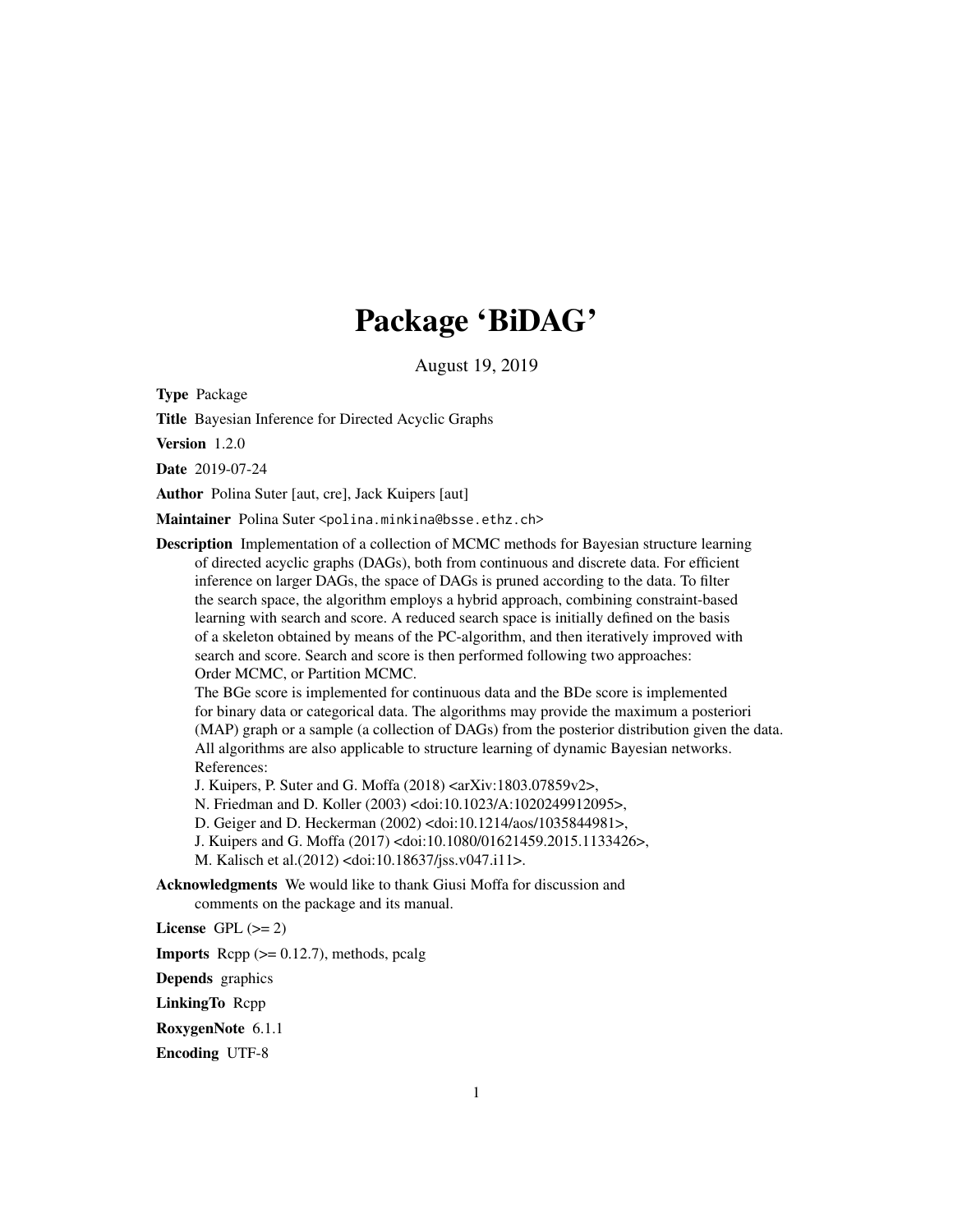<span id="page-1-0"></span>LazyData TRUE NeedsCompilation yes Repository CRAN Date/Publication 2019-08-19 08:00:04 UTC

# R topics documented:

|       |                                                                                                                                 | -6 |
|-------|---------------------------------------------------------------------------------------------------------------------------------|----|
|       |                                                                                                                                 |    |
|       |                                                                                                                                 |    |
|       |                                                                                                                                 |    |
|       |                                                                                                                                 |    |
|       |                                                                                                                                 |    |
|       |                                                                                                                                 |    |
|       |                                                                                                                                 |    |
|       |                                                                                                                                 |    |
|       | $score against DAG \dots \dots \dots \dots \dots \dots \dots \dots \dots \dots \dots \dots \dots \dots \dots \dots \dots \dots$ |    |
|       |                                                                                                                                 |    |
|       |                                                                                                                                 |    |
| Index |                                                                                                                                 | 24 |

adjacency2dag *Deriving a graph from an adjacancy matrix*

# Description

This function derives a graph object corresponding to an adjacency matrix

# Usage

```
adjacency2dag(adj, nodes = NULL)
```
# Arguments

| adi   | square adjacency matrix with elements in $\{0, 1\}$ , representing a graph |
|-------|----------------------------------------------------------------------------|
| nodes | (optional) labels of the nodes, $c(1:n)$ are used by default               |

# Value

object of class [graphNEL](#page-0-0) (package 'graph'); if element adj[i,j] equals 1, then there is a directed edge from node i to node j in the graph, and no edge otherwise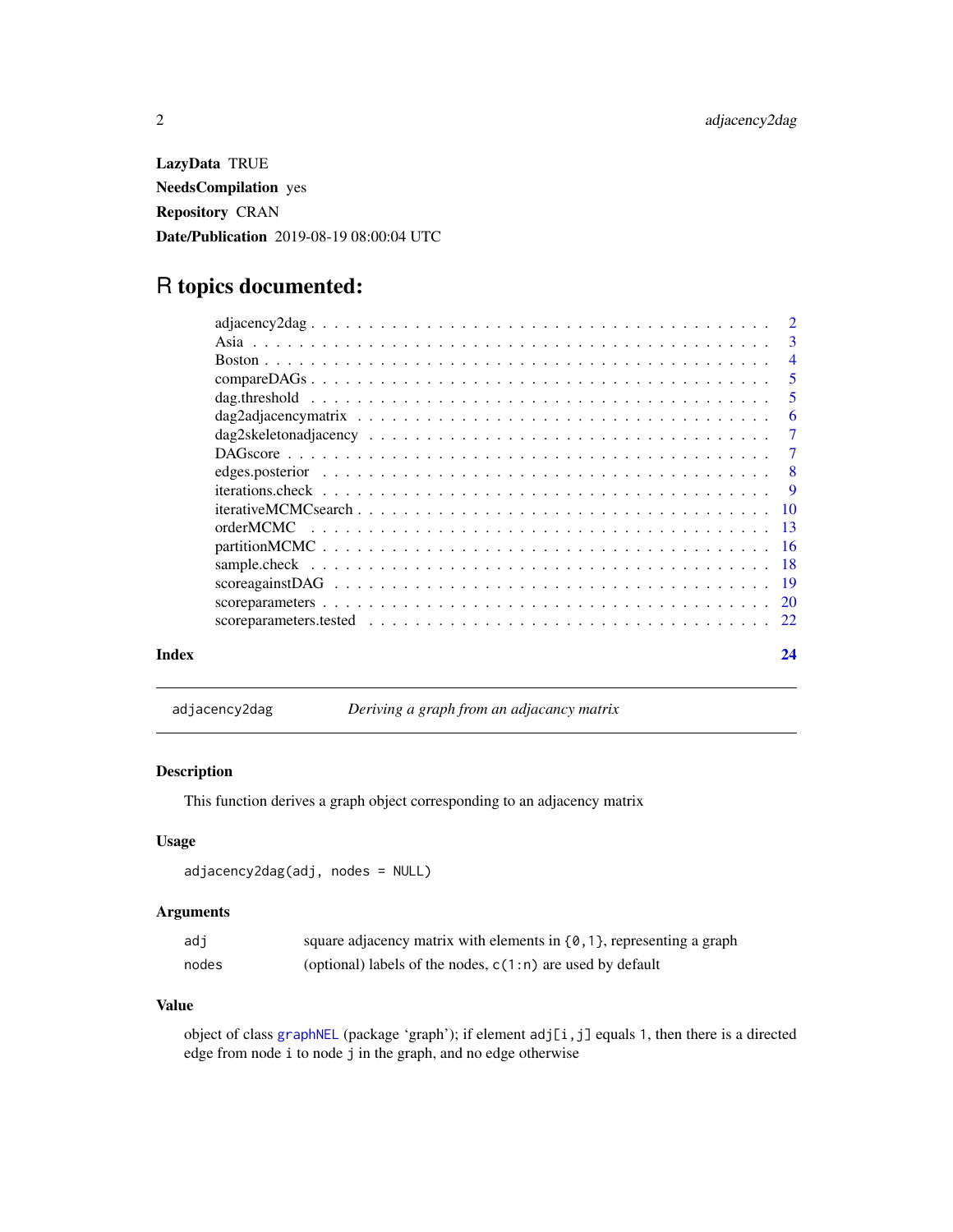<span id="page-2-0"></span>Asia 2008, 2008, 2009, 2009, 2009, 2009, 2009, 2009, 2009, 2009, 2009, 2009, 2009, 2009, 2009, 2009, 2009, 200

### Examples

```
adj<-matrix(rep(0,16),nrow=4)
adj[2,1]<-1
adj[1,4]<-1
adjacency2dag(adj)
```
Asia *Asia dataset*

# Description

A synthetic dataset from Lauritzen and Spiegelhalter (1988) about lung diseases (tuberculosis, lung cancer or bronchitis) and visits to Asia.

# Usage

Asia

#### Format

A data frame with 5000 rows and 8 binary variables:

- D (dyspnoea), binary 1/0 corresponding to "yes" and "no"
- T (tuberculosis), binary 1/0 corresponding to "yes" and "no"
- L (lung cancer), binary 1/0 corresponding to "yes" and "no"
- B (bronchitis), binary 1/0 corresponding to "yes" and "no"
- A (visit to Asia), binary 1/0 corresponding to "yes" and "no"
- S (smoking), binary 1/0 corresponding to "yes" and "no"
- X (chest X-ray), binary 1/0 corresponding to "yes" and "no"
- E (tuberculosis versus lung cancer/bronchitis), binary 1/0 corresponding to "yes" and "no"

# Source

<http://www.bnlearn.com/bnrepository/>

# References

Lauritzen S, Spiegelhalter D (1988). 'Local Computation with Probabilities on Graphical Structures and their Application to Expert Systems (with discussion)'. Journal of the Royal Statistical Society: Series B 50, 157-224.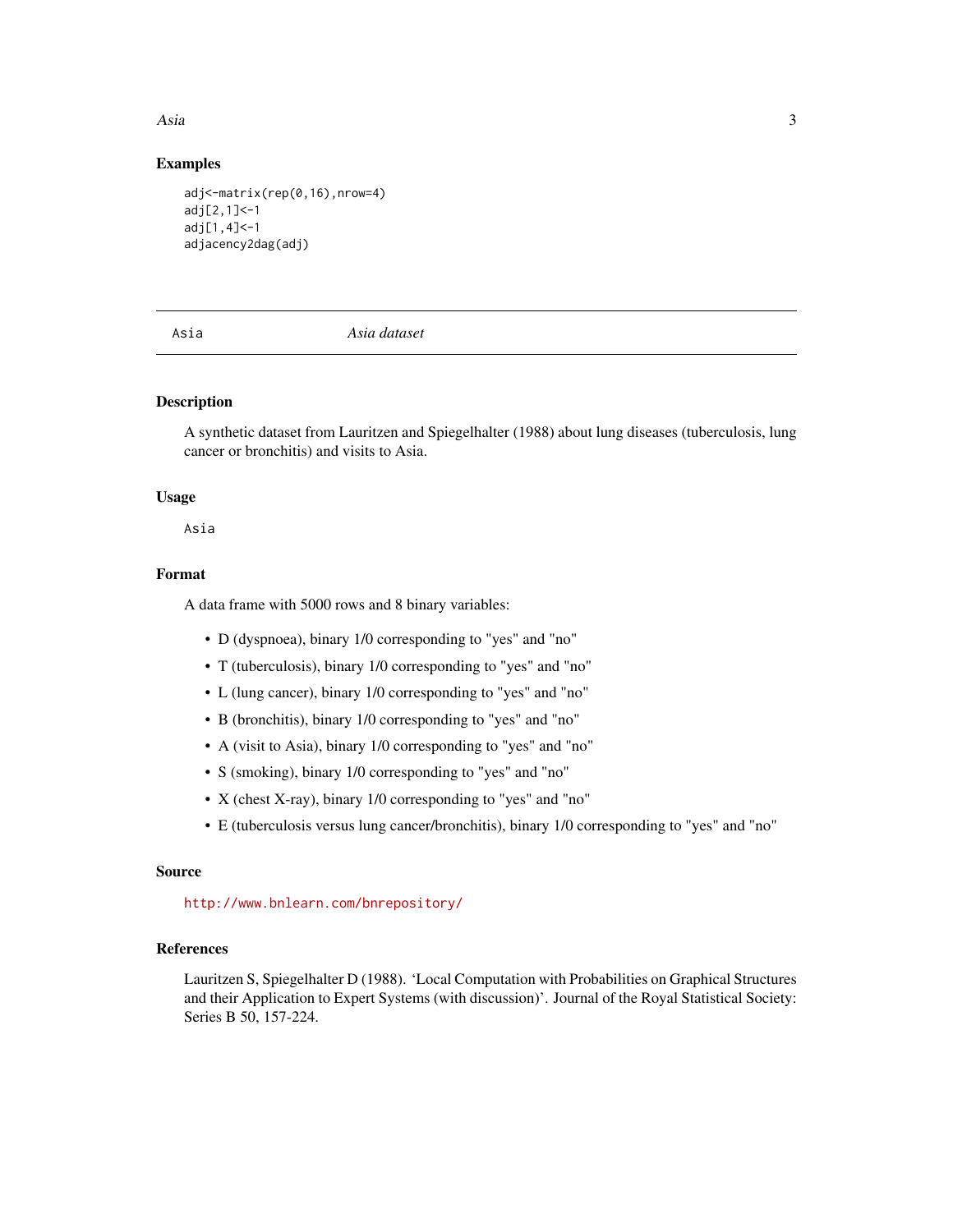<span id="page-3-0"></span>

#### **Description**

A dataset containing information collected by the U.S Census Service concerning housing in the area of Boston, originally published by Harrison and Rubinfeld (1978).

#### Usage

Boston

# Format

A data frame with 506 rows and 14 variables:

- CRIM per capita crime rate by town
- ZN proportion of residential land zoned for lots over 25,000 sq.ft.
- INDUS proportion of non-retail business acres per town.
- CHAS Charles River dummy variable (1 if tract bounds river; 0 otherwise)
- NOX nitric oxides concentration (parts per 10 million)
- RM average number of rooms per dwelling
- AGE proportion of owner-occupied units built prior to 1940
- DIS weighted distances to five Boston employment centres
- TAX full-value property-tax rate per \$10,000
- RAD index of accessibility to radial highways
- PTRATIO pupil-teacher ratio by town
- B 1000(Bk 0.63)^2 where Bk is the proportion of blacks by town
- LSTAT percentage lower status of the population
- MEDV Median value of owner-occupied homes in \$1000's

#### Source

<http://lib.stat.cmu.edu/datasets/boston>

#### References

Harrison, D and Rubinfeld, DL (1978) 'Hedonic prices and the demand for clean air', Journal of Environmental Economics and Management 5, 81-102.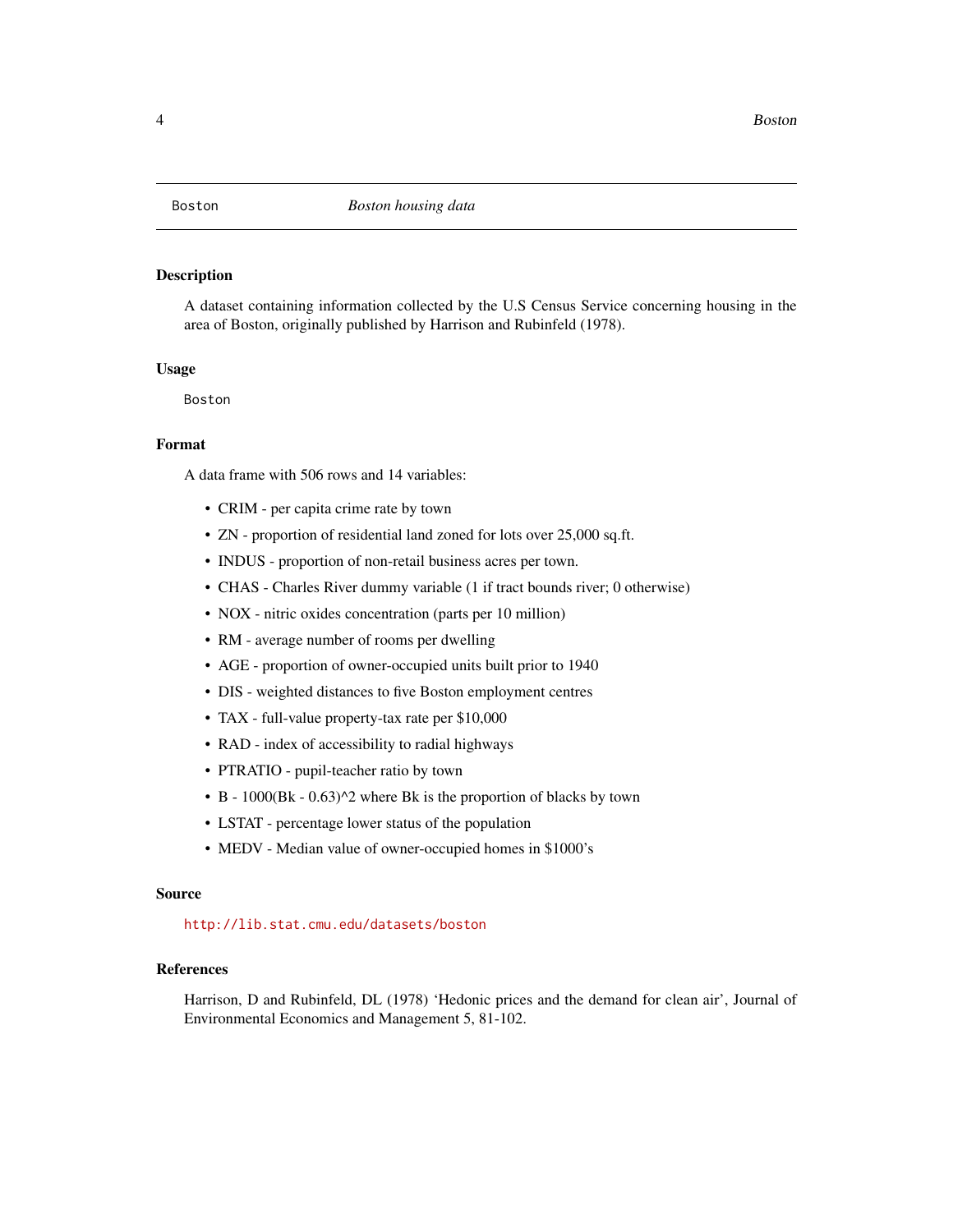<span id="page-4-0"></span>

#### Description

This function compares one (estimated) DAG to another DAG (true DAG), returning a vector of 3 values: structural Hamming distance, number of true positive edges and number of false positive edges.

#### Usage

```
compareDAGs(eDAG, trueDAG)
```
#### Arguments

| eDAG    | an object of class graphNEL (package 'graph'), representing the DAG which<br>should be compared to a ground truth DAG |
|---------|-----------------------------------------------------------------------------------------------------------------------|
| trueDAG | an object of class graphNEL (package 'graph'), representing the ground truth<br>DAG                                   |

#### Value

a vector of 3: SHD, number of true positive edges and number of false positive edges

## Examples

```
myDAG < -pcalg::randomDAG(20, prob=0.15, IB = 0.4, uB = 2)myData<-pcalg::rmvDAG(200, myDAG)
myScore<-scoreparameters(20,"bge",myData)
## Not run:
eDAG<-orderMCMC(20,myScore)
compareDAGs(adjacency2dag(eDAG$max$DAG),myDAG)
```
## End(Not run)

dag.threshold *Estimating a graph corresponding to a posterior probability threshold*

#### Description

This function constructs a directed graph (not necessarily acyclic) including all edges with a posterior probability above a certain threshold. The posterior probability is evaluated as the Monte Carlo estimate from a sample of DAGs obtained via an MCMC scheme.

#### Usage

```
dag.threshold(n, MCMCchain, pbarrier, pdag = FALSE, burnin = 0.2)
```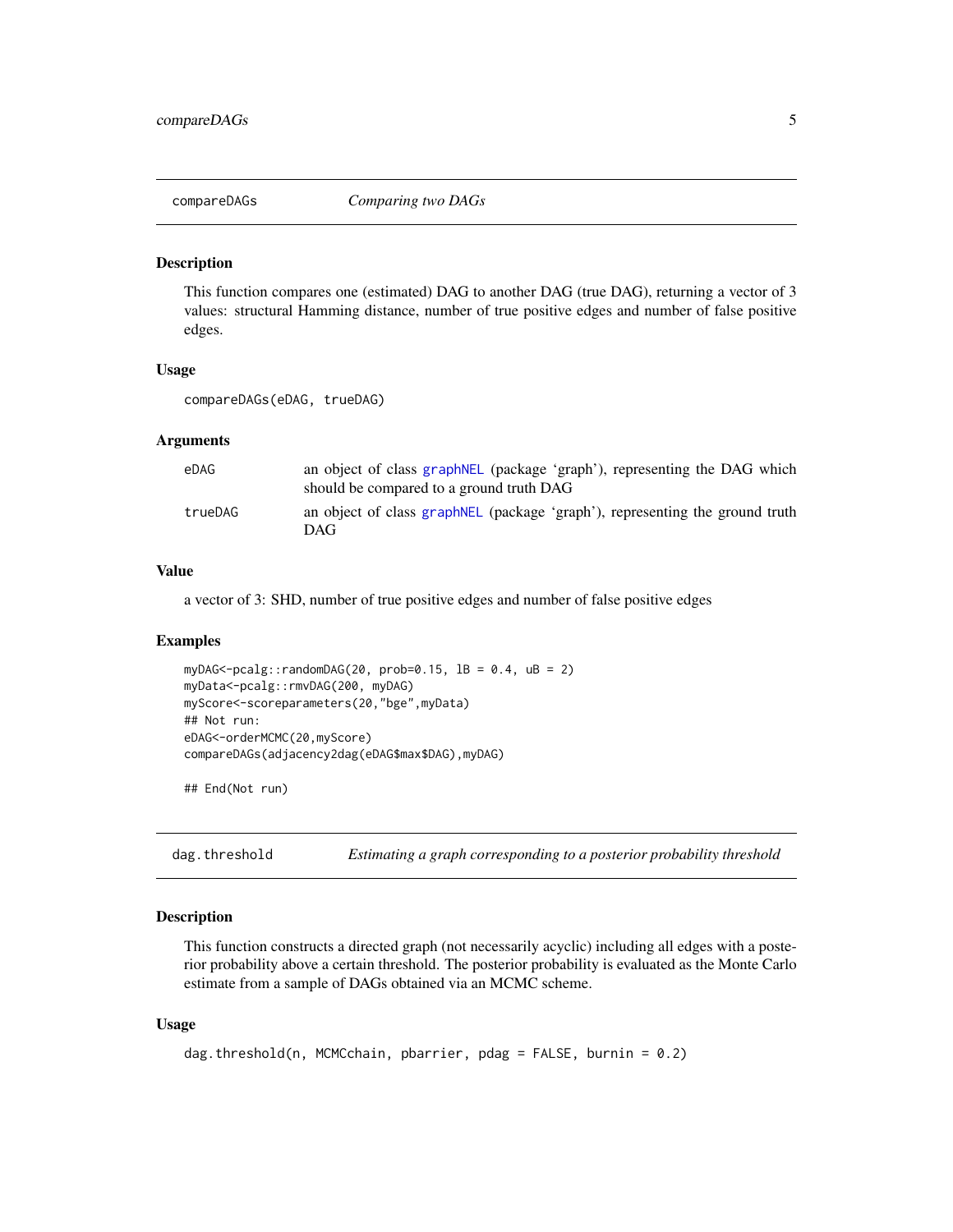#### <span id="page-5-0"></span>Arguments

| n         | number of nodes in the Bayesian network                                                                                                                                                                                                           |
|-----------|---------------------------------------------------------------------------------------------------------------------------------------------------------------------------------------------------------------------------------------------------|
| MCMCchain | list of adjacency matrices with dimensions equal to n and elements in $\{0, 1\}$ ,<br>representing a sample of DAGs from an MCMC scheme                                                                                                           |
| pbarrier  | threshold such that only edges with a higher posterior probability will be re-<br>tained in the directed graph summarising the sample of DAGs                                                                                                     |
| pdag      | logical, if TRUE (FALSE by default) all DAGs in the MCMCchain are first<br>converted to equivalence class (CPDAG) before the averaging                                                                                                            |
| burnin    | (optional) number between $\theta$ and 1, indicates the percentage of the samples<br>which will be the discarded as 'burn-in' of the MCMC chain; the rest of the<br>samples will be used to calculate the posterior probabilities; 0.2 by default |

# Value

a square matrix with dimensions equal to the number of variables representing the adjacency matrix of the directed graph summarising the sample of DAGs

# Examples

```
Bostonscore<-scoreparameters(14, "bge", Boston)
## Not run:
orderfit<-orderMCMC(14, Bostonscore, MAP=FALSE, iterations=25000, chainout=TRUE)
MCMCchain<-orderfit$chain$incidence
hdag<-dag.threshold(MCMCchain, pbarrier=0.9)
```
## End(Not run)

dag2adjacencymatrix *Deriving an adjacency matrix of a graph*

# Description

This function derives the adjacency matrix corresponding to a graph object

### Usage

```
dag2adjacencymatrix(g)
```
#### Arguments

g graph, object of class [graphNEL](#page-0-0) (package 'graph')

# Value

a square matrix whose dimensions are the number of nodes in the graph g, where element  $[i, j]$ equals 1 if there is a directed edge from node i to node j in the graph g, and 0 otherwise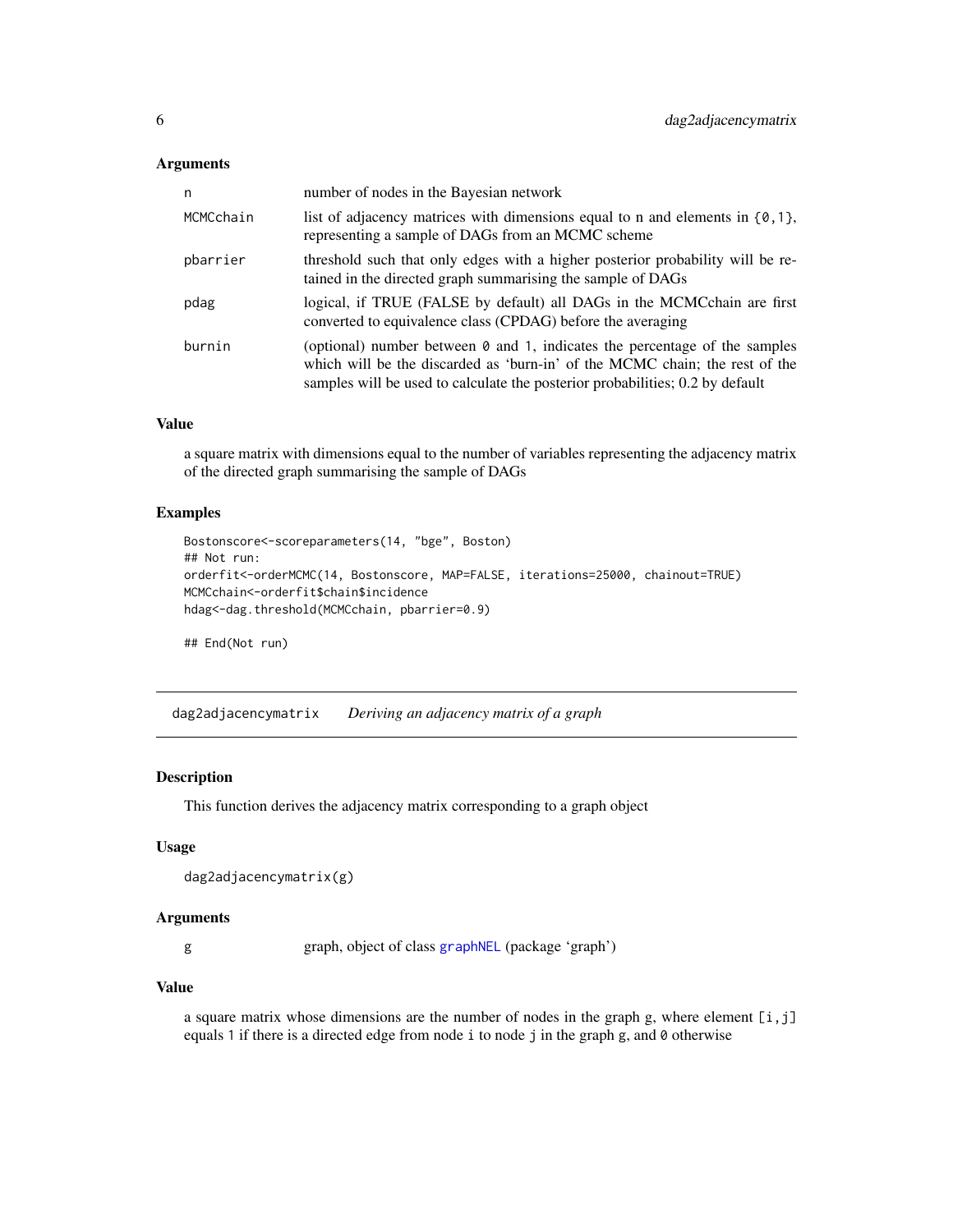<span id="page-6-0"></span>dag2skeletonadjacency *Deriving an adjacency matrix of the skeleton of a graph*

#### Description

This function derives the skeleton matrix corresponding to a graph object

#### Usage

```
dag2skeletonadjacency(g)
```
# Arguments

g graph, object of class [graphNEL](#page-0-0) (package 'graph')

### Value

a symmetric square matrix whose dimensions are the number of nodes in the graph g, where element [i, j] equals 1 if there is a directed edge from node i to node j, or from node j to node i, in the graph g, and 0 otherwise

# Examples

myDAG<-pcalg::randomDAG(20, prob=0.15,  $1B = 0.4$ ,  $uB = 2$ ) dag2skeletonadjacency(myDAG)

DAGscore *Calculating the BGe/BDe score of a single DAG*

# Description

This function calculates the score of a DAG defined by its adjacency matrix. Acceptable data matrices are homogeneous with all variables of the same type: continuous, binary or categorical. The BGe score is evaluated in the case of continuous data and the BDe score is evaluated for binary and categorical variables.

#### Usage

DAGscore(n, scoreparam, incidence)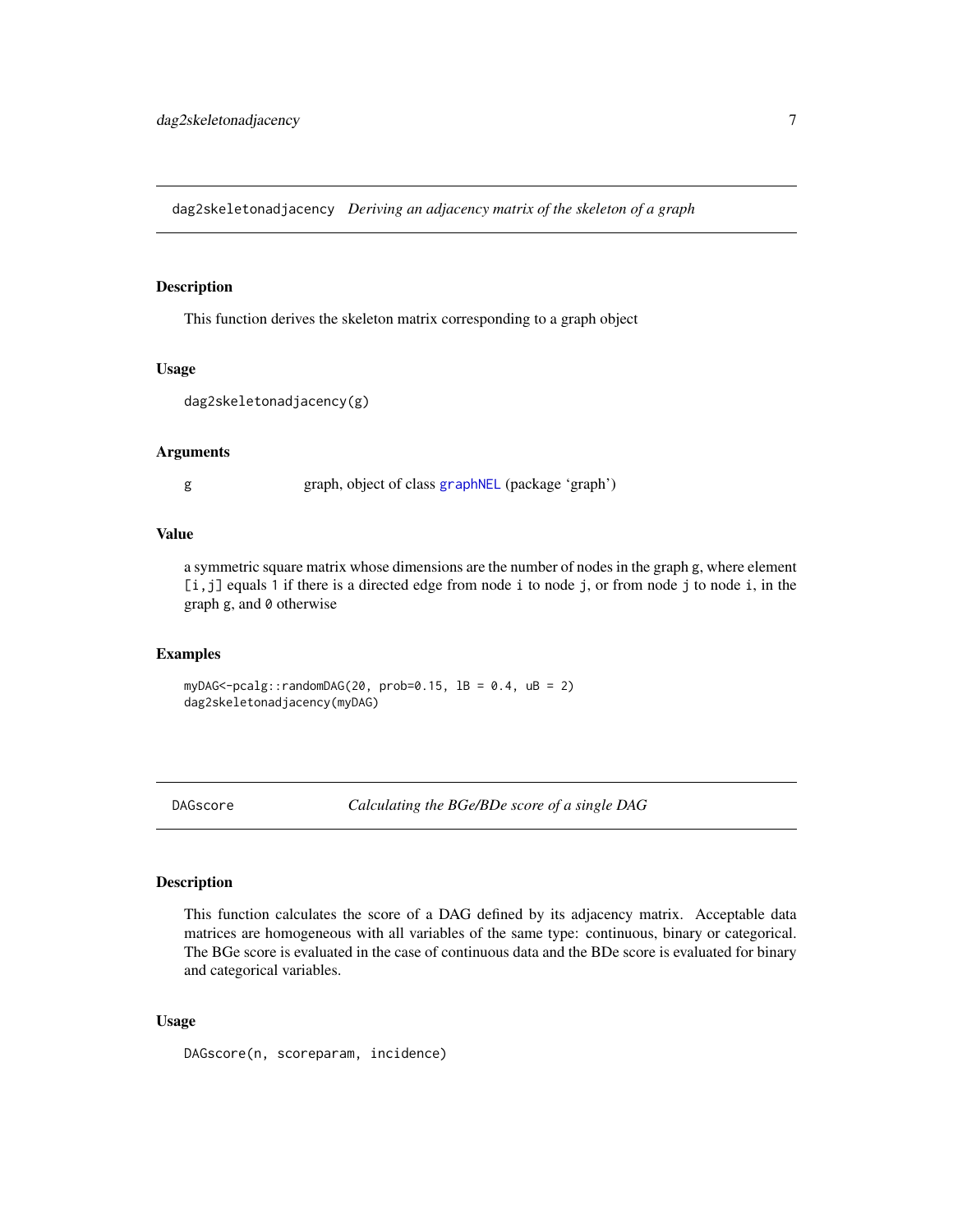#### <span id="page-7-0"></span>**Arguments**

| n          | number of nodes in the Bayesian network                                                                                                                                                                                                                                                         |
|------------|-------------------------------------------------------------------------------------------------------------------------------------------------------------------------------------------------------------------------------------------------------------------------------------------------|
| scoreparam | an object of class scoreparameters, containing the data and scoring parame-<br>ters; see constructor function scoreparameters                                                                                                                                                                   |
| incidence  | a square matrix of dimensions equal to the number of nodes, representing the ad-<br>jacency matrix of a DAG; the matrix entries are in $\{0, 1\}$ such that incidence [i, j]<br>equals 1 if there is a directed edge from node i to node j in the DAG and<br>incidence[i, j] equals 0 otherwise |

#### Value

the log of the BGe or BDe score of the DAG

#### References

Geiger D and Heckerman D (2002). Parameter priors for directed acyclic graphical models and the characterization of several probability distributions. The Annals of Statistics 30, 1412-1440.

Heckerman D and Geiger D (1995). Learning Bayesian networks: A unification for discrete and Gaussian domains. In Eleventh Conference on Uncertainty in Artificial Intelligence, pages 274-284.

Kuipers J, Moffa G and Heckerman D (2014). Addendum on the scoring of Gaussian directed acyclic graphical models. The Annals of Statistics 42, 1689-1691.

#### Examples

```
myDAG<-pcalg::randomDAG(20, prob=0.15, 1B = 0.4, uB = 2)
myData<-pcalg::rmvDAG(200, myDAG)
adjacency<-dag2adjacencymatrix(myDAG)
myScore<-scoreparameters(20,"bge",myData)
DAGscore(20,myScore, adjacency)
```
edges.posterior *Estimating posterior probabilities of single edges*

#### Description

This function estimates the posterior probabilities of edges by averaging over a sample of DAGs obtained via an MCMC scheme.

#### Usage

```
edges.posterior(MCMCchain, pdag = FALSE, burnin = 0.2, endstep = 1)
```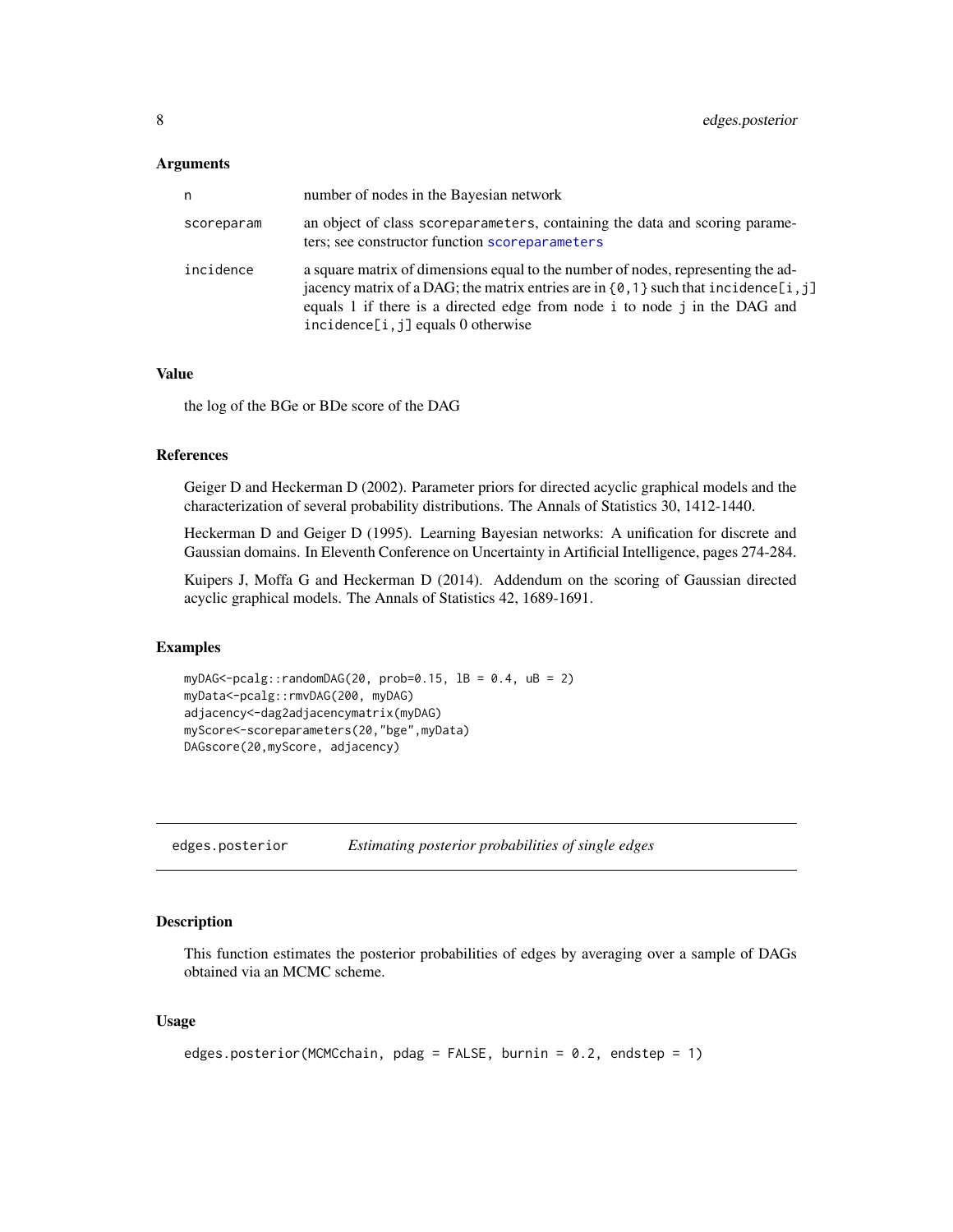# <span id="page-8-0"></span>iterations.check 9

#### **Arguments**

| MCMCchain | list of square matrices with elements in $\{0, 1\}$ and representing adjacency ma-<br>trices of a sample of DAGs obtained via an MCMC scheme                                                                                                  |
|-----------|-----------------------------------------------------------------------------------------------------------------------------------------------------------------------------------------------------------------------------------------------|
| pdag      | logical, if TRUE (FALSE by default) all DAGs in the MCMCchain are first<br>converted to equivalence class (CPDAG) before the averaging                                                                                                        |
| burnin    | (optional) number between $\theta$ and 1, indicates the percentage of the samples<br>which will be discarded as 'burn-in' of the MCMC chain; the rest of the samples<br>will be used to calculate the posterior probabilities; 0.2 by default |
| endstep   | (optional) number between 0 and 1; 1 by default                                                                                                                                                                                               |

#### Value

a square matrix with dimensions equal to the number of variables; each entry  $[i, j]$  is an estimate of the posterior probability of the edge from node i to node j

# Examples

```
Bostonscore<-scoreparameters(14, "bge", Boston)
## Not run:
samplefit<-orderMCMC(14, Bostonscore, iterations=25000,chainout=TRUE)
MCMCchain<-samplefit$chain$incidence
edgesposterior<-edges.posterior(MCMCchain, burnin=0.2)
edgesposterior<-edges.posterior(MCMCchain, pdag=TRUE, burnin=0.2)
```
## End(Not run)

| iterations.check | Performance assessment of iterative MCMC scheme against a known |
|------------------|-----------------------------------------------------------------|
|                  | Bayesian network                                                |

#### Description

This function calculates the number of true and false positives, the true positive rate, the structural Hamming distance and score for each iteration in the search procedure implemented in the [iterativeMCMCsearch](#page-9-1) function

#### Usage

```
iterations.check(MCMCmult, truedag, sample = FALSE, cpdag = TRUE,
 pbarrier = 0.5)
```
#### Arguments

MCMCmult an object which of class MCMCmult, contained in the output of the function [iterativeMCMCsearch](#page-9-1), when its chainout argument is set to TRUE; contains adjacency matrices sampled at each iteration of search space expansion; acessible by MCMCout\$chain, where MCMCout is the output of function [iterativeMCMCsearch](#page-9-1)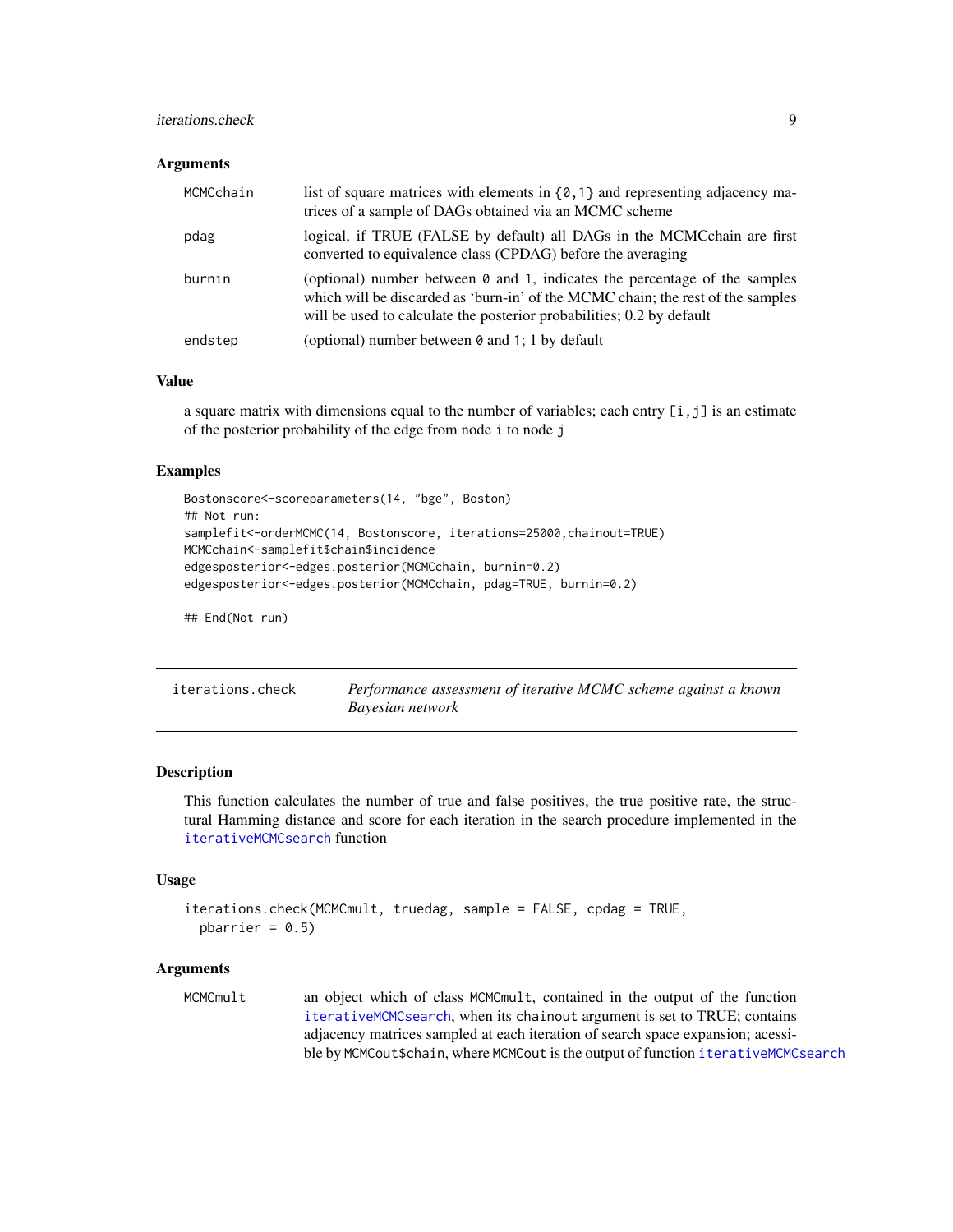<span id="page-9-0"></span>

| truedag  | ground truth DAG which generated the data used in the search procedure; rep-<br>resented by an object of class graphNEL                                                                                          |
|----------|------------------------------------------------------------------------------------------------------------------------------------------------------------------------------------------------------------------|
| sample   | logical (FALSE by default), indicates if MCMCmult contains sample or maximum<br>score DAGs                                                                                                                       |
| cpdag    | logical, if TRUE (FALSE by default) all DAGs in the MCMCmult are first con-<br>verted to their respective equivalence class (CPDAG) before the averaging if<br>parameter sample set to TRUE                      |
| pbarrier | threshold such that only edges with a higher posterior probability will be re-<br>tained in the directed graph summarising the sample of DAGs at each iteration<br>from MCMCmult if parameter sample set to TRUE |

#### Value

A matrix with the number of rows equal to the number of elements in MCMCmult, and 5 columns reporting for the maximally scoring DAG uncovered at each iteration (or for a summary over the sample of DAGs if sample parameter set to TRUE) the number of true positive edges ('TP'), the number of false positive edges ('FP'), the true positive rate ('TPR'), the structural Hamming distance ('SHD') and the score of the DAG ('SC'). Note that the maximum estimated DAG as well as the true DAG are first converted to the corresponding equivalence class (CPDAG) when calculating the SHD.

# Examples

```
myDAG<-pcalg::randomDAG(20, prob=0.15, 1B = 0.4, uB = 2)
myData<-pcalg::rmvDAG(200, myDAG)
myScore<-scoreparameters(20, "bge", myData)
## Not run:
MAPestimate<-iterativeMCMCsearch(20, myScore, chainout=TRUE, scoreout=TRUE)
iterations.check(MAPestimate, myDAG)
```
## End(Not run)

<span id="page-9-1"></span>iterativeMCMCsearch *Structure learning with an iterative order MCMC algorithm on an expanded search space*

#### Description

This function implements an iterative search for the maximum a posteriori (MAP) DAG, by means of order MCMC. At each iteration, the current search space is expanded by allowing each node to have up to one additional parent not already included in the search space. By default the initial search space is obtained through the PC-algorithm (using the functions [skeleton](#page-0-0) and [pc](#page-0-0) from the 'pcalg' package [Kalisch et al, 2012]). At each iteration order MCMC is employed to search for the MAP DAG. The edges in the MAP DAG are added to the initial search space to provide the search space for the next iteration. The algorithm iterates until no further score improvements can be achieved by expanding the search space. The final search space may be used for the sampling versions of [orderMCMC](#page-12-1) and [partitionMCMC](#page-15-1).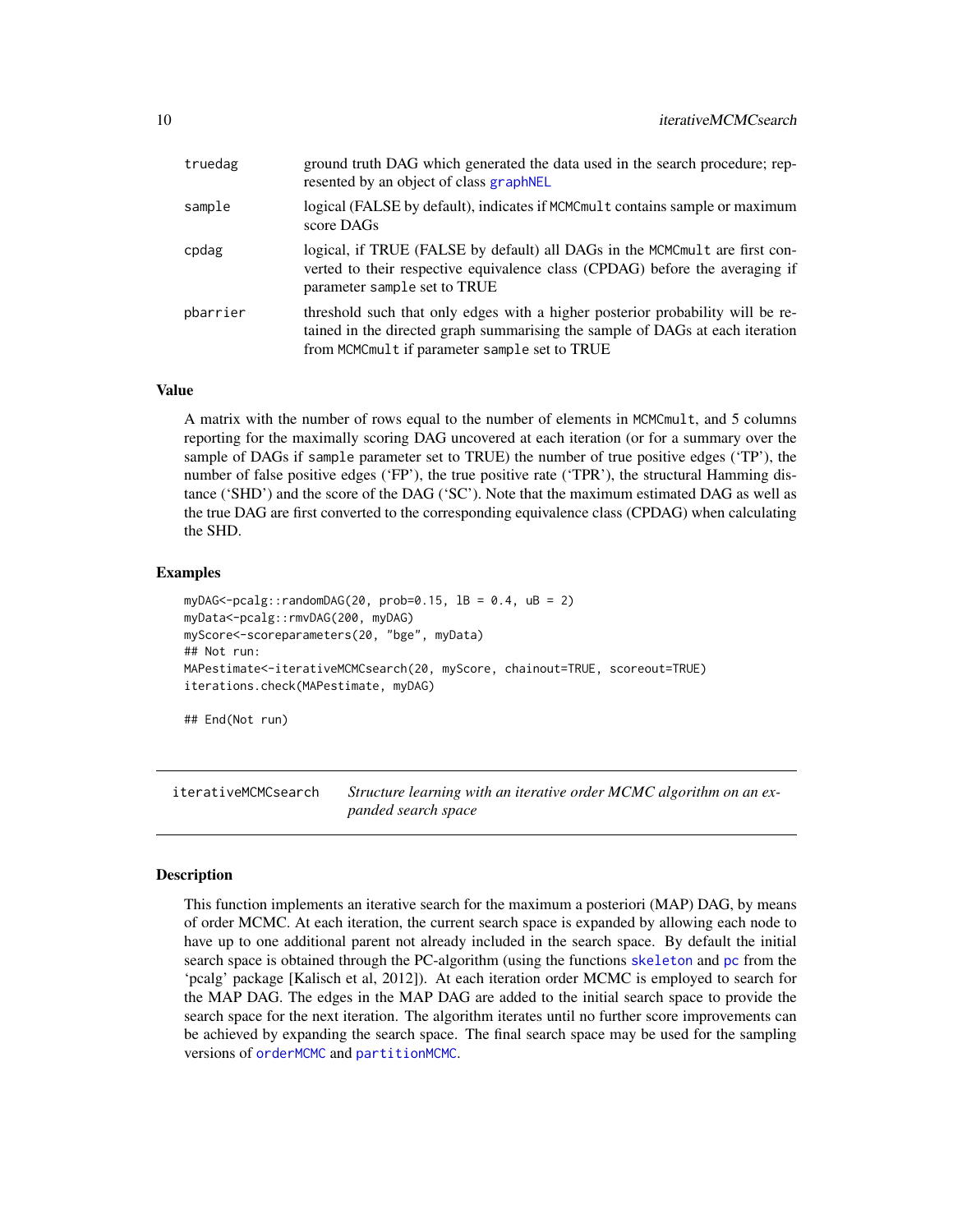# <span id="page-10-0"></span>Usage

```
iterativeMCMCsearch(n, scoreparam, plus1it = NULL, moveprobs = NULL,
 MAP = TRUE, posterior = 0.5, iterations = NULL, stepsave = NULL,
 softlimit = 9, hardlimit = 12, alpha = NULL, gamma = 1,
 startspace = NULL, blacklist = NULL, verbose = TRUE,
 chainout = FALSE, scoreout = FALSE, cpdag = FALSE,
 mergetype = "skeleton", addspace = NULL, scoretable = NULL,
  startorder = c(1:n))
```

| n          | number of nodes in the Bayesian network                                                                                                                                                                                                                                                                                                                                                                                                       |
|------------|-----------------------------------------------------------------------------------------------------------------------------------------------------------------------------------------------------------------------------------------------------------------------------------------------------------------------------------------------------------------------------------------------------------------------------------------------|
| scoreparam | an object of class scoreparameters, containing the data and scoring parame-<br>ters; see constructor function scoreparameters                                                                                                                                                                                                                                                                                                                 |
| plus1it    | (optional) integer, a number of iterations of search space expansion; by default<br>the algorithm iterates until no score improvement can be achieved by further<br>expanding the search space                                                                                                                                                                                                                                                |
| moveprobs  | (optional) a numerical vector of 4 values in $\{0, 1\}$ corresponding to the proba-<br>bilities of the following MCMC moves in the order space:                                                                                                                                                                                                                                                                                               |
|            | • exchanging 2 random nodes in the order                                                                                                                                                                                                                                                                                                                                                                                                      |
|            | • exchanging 2 adjacent nodes in the order                                                                                                                                                                                                                                                                                                                                                                                                    |
|            | • placing a single node elsewhere in the order                                                                                                                                                                                                                                                                                                                                                                                                |
|            | • staying still                                                                                                                                                                                                                                                                                                                                                                                                                               |
| <b>MAP</b> | logical, if TRUE (default) the search targets the MAP DAG (a DAG with max-<br>imum score), if FALSE at each MCMC step a DAG is sampled from the order<br>proportionally to its score; when expanding a search space when MAP=TRUE<br>all edges from the maximum scoring DAG are added to the new space, when<br>MAP=FALSE only edges with posterior probability higher than defined by pa-<br>rameter posterior are added to the search space |
| posterior  | logical, when MAP set to FALSE defines posterior probability threshold for adding<br>the edges to the search space                                                                                                                                                                                                                                                                                                                            |
| iterations | (optional) integer, the number of MCMC steps, the default value is $3.5n^2 \log n$                                                                                                                                                                                                                                                                                                                                                            |
| stepsave   | (optional) integer, thinning interval for the MCMC chain, indicating the number<br>of steps between two output iterations, the default is iterations/1000                                                                                                                                                                                                                                                                                     |
| softlimit  | (optional) integer, limit on the size of parent sets beyond which adding undi-<br>rected edges is restricted; below this limit edges are added to expand the parent<br>sets based on the undirected skeleton of the MAP DAG (or from its CPDAG,<br>depending on the parameter mergecp), above the limit only the directed edges<br>are added from the MAP DAG; the limit is 9 by default                                                      |
| hardlimit  | (optional) integer, limit on the size of parent sets beyond which the search space<br>is not further expanded to prevent long runtimes; the limit is 12 by default                                                                                                                                                                                                                                                                            |
| alpha      | (optional) numerical significance value in $\{0, 1\}$ for the conditional indepen-<br>dence tests in the PC-stage (by default 0.4 for $n < 50$ , $20/n$ for $n > 50$ )                                                                                                                                                                                                                                                                        |
| gamma      | (optional) tuning parameter which transforms the score by raising it to this<br>power, 1 by default                                                                                                                                                                                                                                                                                                                                           |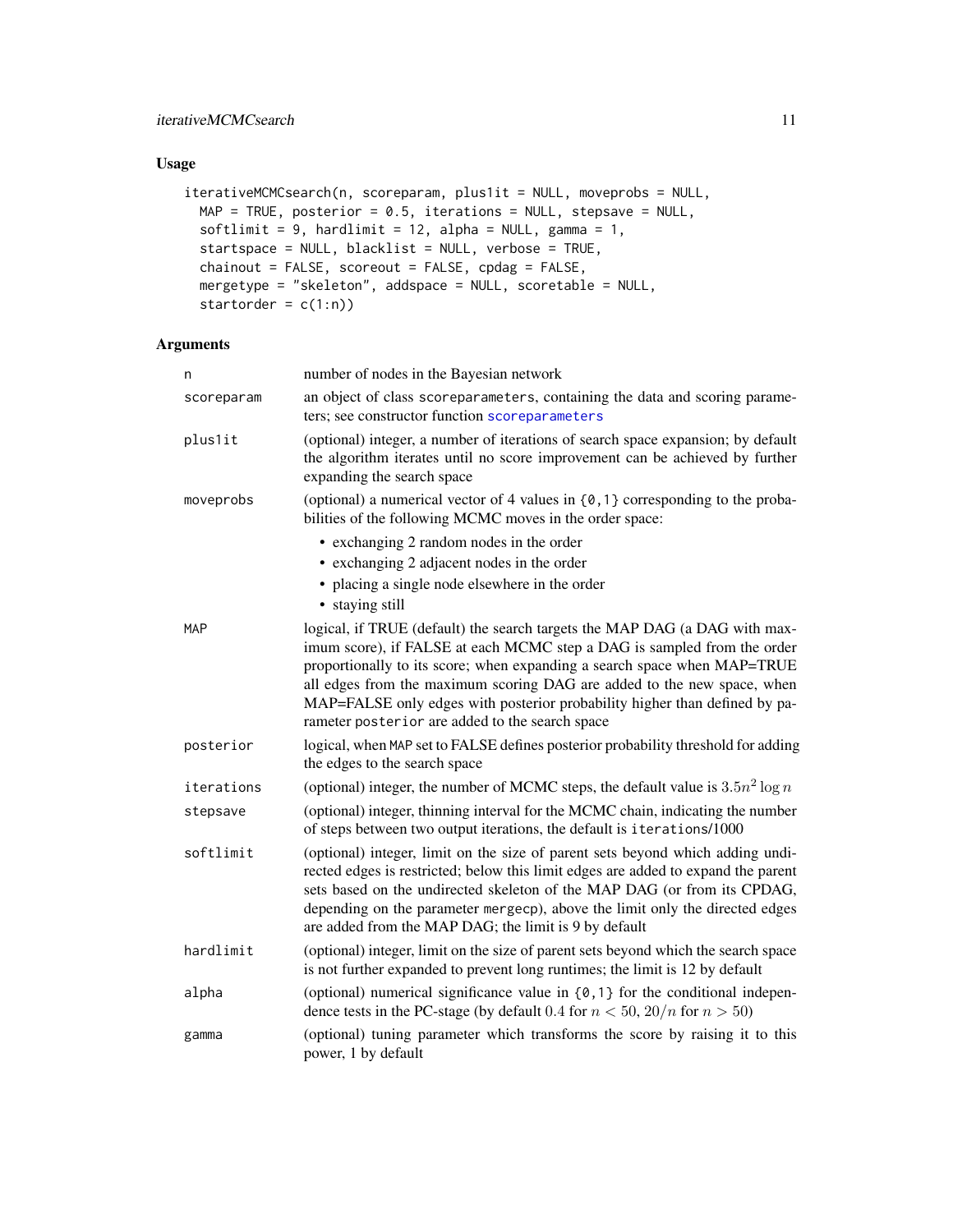| startspace | (optional) a square matrix, of dimensions equal to the number of nodes, which<br>defines the search space for the order MCMC in the form of an adjacency ma-<br>trix; if NULL, the skeleton obtained from the PC-algorithm will be used; if<br>startspace[i,j] equals to 1 (0) it means that the edge from node i to node j<br>is included (excluded) from the search space; to include an edge in both direc-<br>tions, both startspace[i,j] and startspace[j,i] should be 1                                                              |
|------------|--------------------------------------------------------------------------------------------------------------------------------------------------------------------------------------------------------------------------------------------------------------------------------------------------------------------------------------------------------------------------------------------------------------------------------------------------------------------------------------------------------------------------------------------|
| blacklist  | (optional) a square matrix, of dimensions equal to the number of nodes, which<br>defines edges to exclude from the search space; if blacklist[i, j] equals to 1<br>it means that the edge from node i to node j is excluded from the search space                                                                                                                                                                                                                                                                                          |
| verbose    | logical, if TRUE (default) prints messages on the progress of execution                                                                                                                                                                                                                                                                                                                                                                                                                                                                    |
| chainout   | logical, if TRUE the saved MCMC steps are returned, FALSE by default                                                                                                                                                                                                                                                                                                                                                                                                                                                                       |
| scoreout   | logical, if TRUE the search space from the last plus1 iterations and the corre-<br>sponding score tables are returned, FALSE by default                                                                                                                                                                                                                                                                                                                                                                                                    |
| cpdag      | logical, if set to TRUE the equivalence class (CPDAG) found by the PC algo-<br>rithm is used as a search space, when FALSE (default) the undirected skeleton<br>used as a search space                                                                                                                                                                                                                                                                                                                                                     |
| mergetype  | defines which edges are added to the search space at each expansion iteration; if<br>set to                                                                                                                                                                                                                                                                                                                                                                                                                                                |
|            | • "dag", then edges from maximum scoring DAG are added;<br>• "cpdag", then the maximum scoring DAG is first converted to the CPDAG,<br>from which all edges are added to the search space;<br>• "skeleton", then the maximum scoring DAG is first converted to the skele-<br>ton, from which all edges are added to the search space                                                                                                                                                                                                       |
| addspace   | (optional) a square matrix, of dimensions equal to the number of nodes, which<br>defines the edges, which are added at to the search space only at the first iteration<br>of iterative seach and do not necessarily stay afterwards; defined in the form of<br>an adjacency matrix; if addspace[ $i$ , $j$ ] equals to 1 (0) it means that the edge<br>from node i to node j is included (excluded) from the search space; to include<br>an edge in both directions, both addspace [ $i$ , $j$ ] and addspace [ $j$ , $i$ ] should be<br>1 |
| scoretable | (optional) list of score tables which has to match startspace and addspace                                                                                                                                                                                                                                                                                                                                                                                                                                                                 |
| startorder | (optional) integer vector of length n, which will be used as the starting order in<br>the MCMC algorithm, the default order is $c(1:n)$                                                                                                                                                                                                                                                                                                                                                                                                    |

# Value

Depends on the logical parameters chainout and scoreout. If both are FALSE (default), an oject of class MCMCmax, containing a list of 4 elements:

- DAG the adjacency matrix of the DAG with maximal score
- order an order it belongs to
- score the score of the reported DAG
- it the iteration at which maximum was reached

If chainout is TRUE an object of class MCMCtrace is additionally returned, contains 4 lists (each of the 4 lists has length iterations/stepsave, i.e. the number of saved MCMC steps):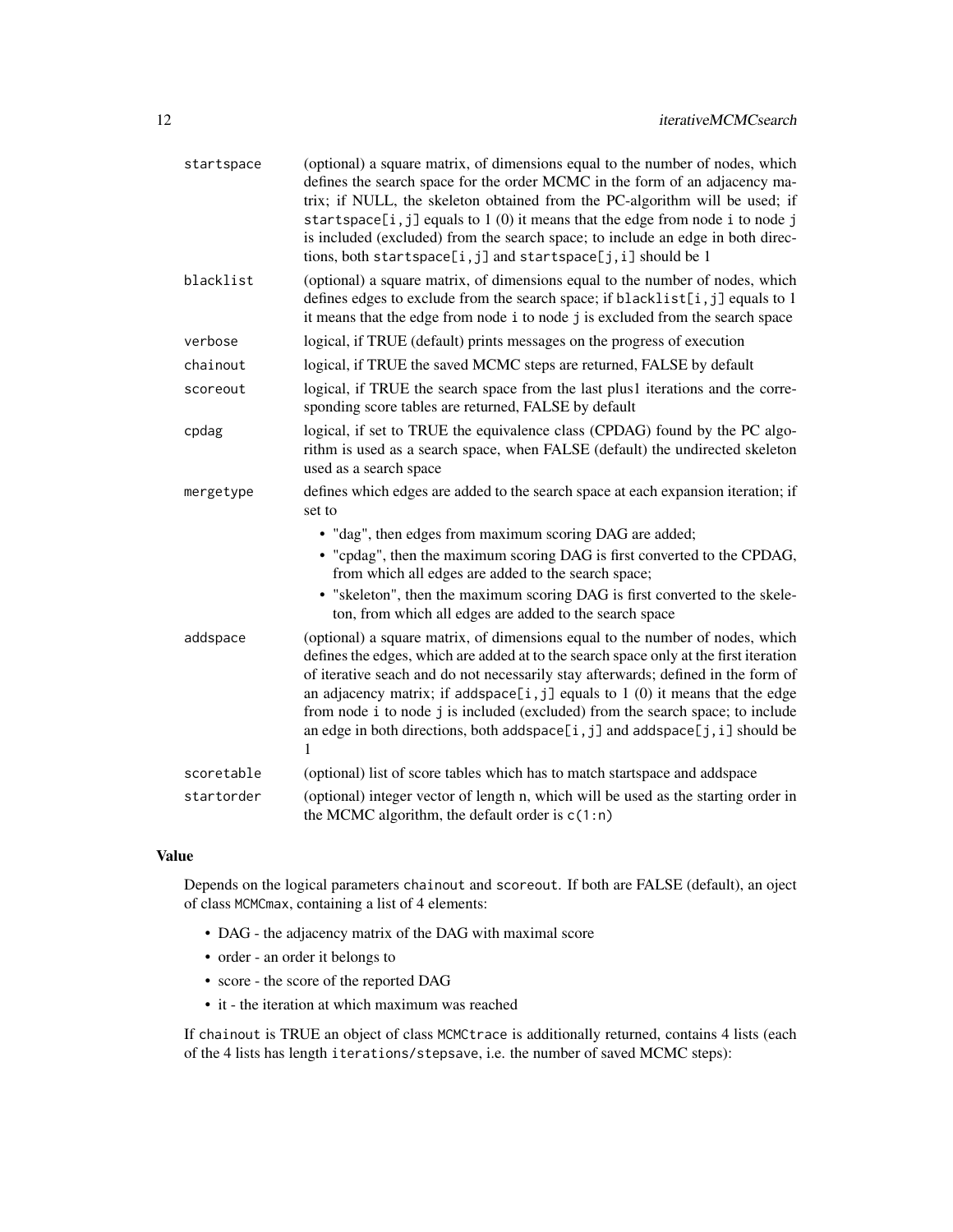- <span id="page-12-0"></span>• incidence - contains a list of adjacency matrices of DAGs sampled at each step of MCMC
- DAGscores contains a list of scores of DAGs sampled at each step of MCMC
- orderscores contains a list of scores of orders of DAGs sampled at each step of MCMC
- order contains a list of permutations of the nodes of DAGs sampled at each step of MCMC

If scoreout is TRUE an object of class MCMCspace is additionally returned, contains a list of 2 elements:

- adjacency the adjacency matrix representing the search space
- scoretable the list of score tables corresponding to this search space

#### References

Friedman N and Koller D (2003). A Bayesian approach to structure discovery in bayesian networks. Machine Learning 50, 95-125.

Kalisch M, Maechler M, Colombo D, Maathuis M and Buehlmann P (2012). Causal inference using graphical models with the R package pcalg. Journal of Statistical Software 47, 1-26.

Geiger D and Heckerman D (2002). Parameter priors for directed acyclic graphical models and the characterization of several probability distributions. The Annals of Statistics 30, 1412-1440.

Kuipers J, Moffa G and Heckerman D (2014). Addendum on the scoring of Gaussian directed acyclic graphical models. The Annals of Statistics 42, 1689-1691.

Spirtes P, Glymour C and Scheines R (2000). Causation, Prediction, and Search, 2nd edition. The MIT Press.

#### Examples

```
## Not run:
Bostonpar<-scoreparameters(14,"bge",Boston)
itfit<-iterativeMCMCsearch(14,Bostonpar, scoreout=TRUE)
sp<-itfit$space$adjacency
scores<-itfit$space$scoretable
ordersample<-orderMCMC(14, Bostonpar, MAP=FALSE, startspace=sp, scoretable=scores)
```
## End(Not run)

<span id="page-12-1"></span>orderMCMC *Structure learning with the order MCMC algorithm*

#### Description

This function implements the order MCMC algorithm for the structure learning of Bayesian networks. This function can be used for MAP discovery and for sampling from the posterior distribution of DAGs given the data. Due to the superexponential size of the search space as the number of nodes increases, the MCMC search is performed on a reduced search space. By default the search space is limited to the skeleton found through the PC algorithm by means of conditional independence tests (using the functions [skeleton](#page-0-0) and [pc](#page-0-0) from the 'pcalg' package [Kalisch et al, 2012]).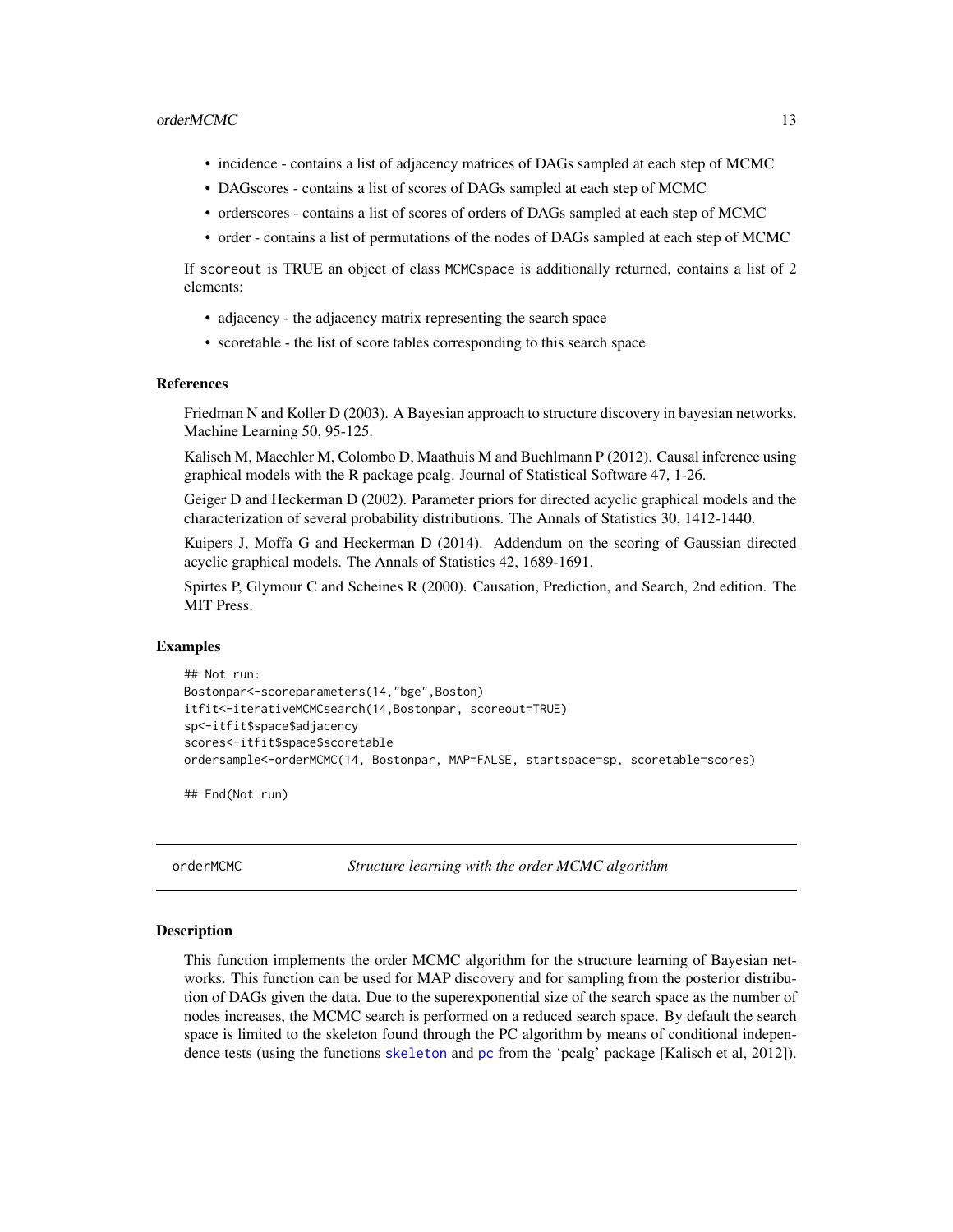It is also possible to define an arbitrary search space by inputting an adjacency matrix, for example estimated by partial correlations or other network algorithms. Also implemented is the possibility to expand the default or input search space, by allowing each node in the network to have one additional parent. This offers improvements in the learning and sampling of Bayesian networks.

# Usage

```
orderMCMC(n, scoreparam, MAP = TRUE, plus1 = TRUE, startspace = NULL,
 blacklist = NULL, startorder = c(1:n), scoretable = NULL,
 moveprobs = NULL, iterations = NULL, stepsave = NULL,
 alpha = NULL, cpdag = FALSE, gamma = 1, chainout = FALSE,
  scoreout = FALSE, verbose = FALSE)
```

| n          | number of nodes in the Bayesian network                                                                                                                                                                                                                                                                                                                                                                                                                                                |
|------------|----------------------------------------------------------------------------------------------------------------------------------------------------------------------------------------------------------------------------------------------------------------------------------------------------------------------------------------------------------------------------------------------------------------------------------------------------------------------------------------|
| scoreparam | an object of class scoreparameters, containing the data and score parameters,<br>see constructor function scoreparameters                                                                                                                                                                                                                                                                                                                                                              |
| <b>MAP</b> | logical, if TRUE (default) the search targets the MAP DAG (a DAG with max-<br>imum score), if FALSE at each MCMC step a DAG is sampled from the order<br>proportionally to its score                                                                                                                                                                                                                                                                                                   |
| plus1      | logical, if TRUE (default) the search is performed on the extended search space                                                                                                                                                                                                                                                                                                                                                                                                        |
| startspace | (optional) a square matrix, of dimensions equal to the number of nodes, which<br>defines the search space for the order MCMC in the form of an adjacency ma-<br>trix. If NULL, the skeleton obtained from the PC-algorithm will be used. If<br>startspace[ $i$ , $j$ ] equals to 1 (0) it means that the edge from node i to node j<br>is included (excluded) from the search space. To include an edge in both direc-<br>tions, both startspace[i,j] and startspace[j,i] should be 1. |
| blacklist  | (optional) a square matrix, of dimensions equal to the number of nodes, which<br>defines edges to exclude from the search space. If blacklist[i, j] equals to 1<br>it means that the edge from node i to node j is excluded from the search space.                                                                                                                                                                                                                                     |
| startorder | (optional) integer vector of length n, which will be used as the starting order in<br>the MCMC algorithm, the default order is $c(1:n)$                                                                                                                                                                                                                                                                                                                                                |
| scoretable | (optional) list of score tables calculated for example by the last iteration of the<br>iterativeMCMCsearch function, to avoid their recomputation The score tables<br>must match the permissible parents in the search space defined by the startspace<br>parameter.                                                                                                                                                                                                                   |
| moveprobs  | (optional) a numerical vector of 3 values in $\{0, 1\}$ corresponding to the proba-<br>bilities of the following MCMC moves in the order space                                                                                                                                                                                                                                                                                                                                         |
|            | • exchanging 2 random nodes in the order                                                                                                                                                                                                                                                                                                                                                                                                                                               |
|            | • exchanging 2 adjacent nodes in the order                                                                                                                                                                                                                                                                                                                                                                                                                                             |
|            | • placing a single node elsewhere in the order<br>• staying still                                                                                                                                                                                                                                                                                                                                                                                                                      |
| iterations | (optional) integer, the number of MCMC steps, the default value is $5n^2 \log n$                                                                                                                                                                                                                                                                                                                                                                                                       |
| stepsave   | (optional) integer, thinning interval for the MCMC chain, indicating the number<br>of steps between two output iterations, the default is iterations/1000                                                                                                                                                                                                                                                                                                                              |

<span id="page-13-0"></span>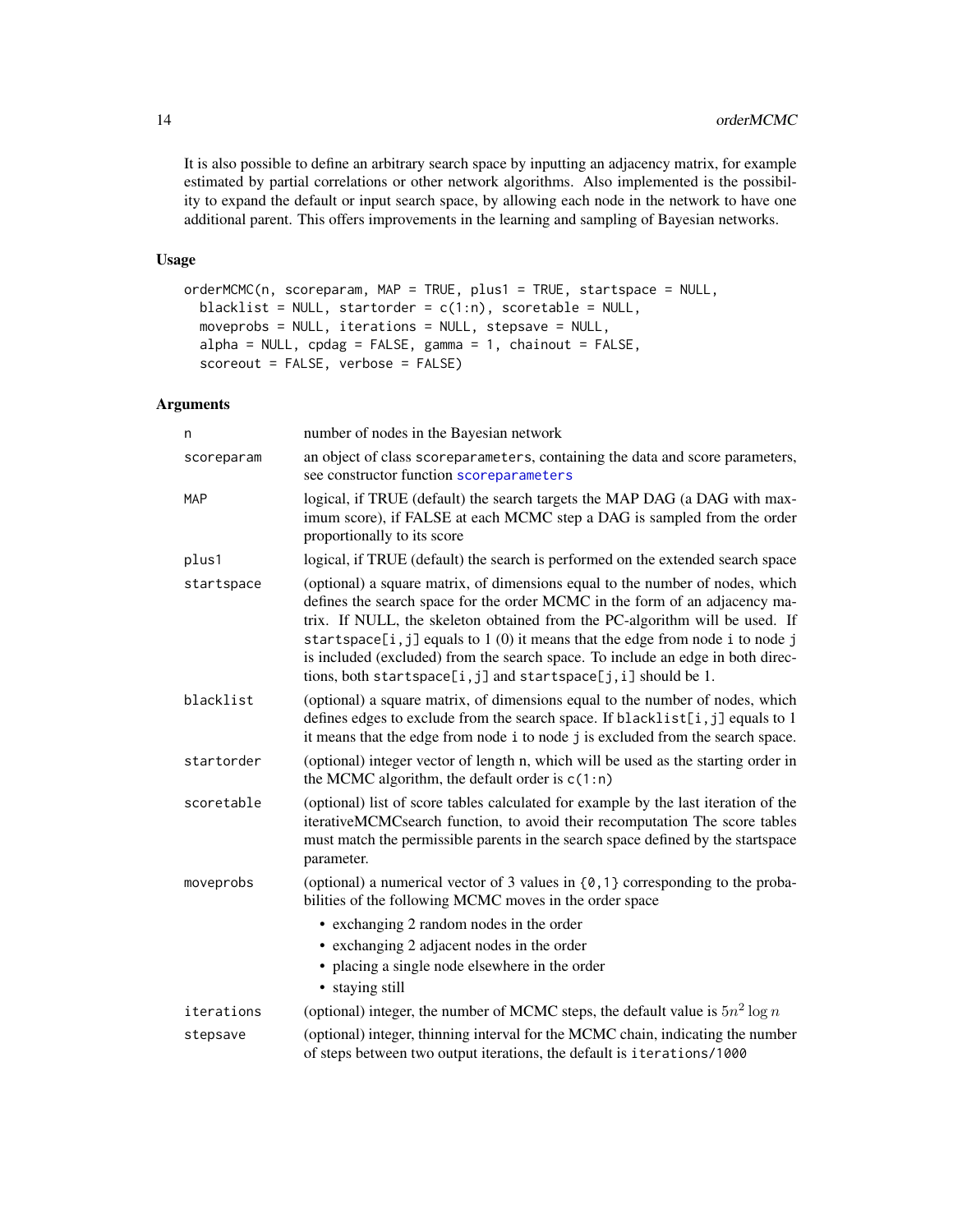#### $\alpha$ orderMCMC  $\alpha$  15

| alpha    | (optional) numerical significance value in $\{0, 1\}$ for the conditional indepen-<br>dence tests at the PC algorithm stage (by default 0.4 for $n < 50$ , $20/n$ for<br>n > 50             |
|----------|---------------------------------------------------------------------------------------------------------------------------------------------------------------------------------------------|
| cpdag    | (optional) logical, if TRUE the CPDAG returned by the PC algorithm will be<br>used as the search space, if FALSE (default) the full undirected skeleton will be<br>used as the search space |
| gamma    | (optional) tuning parameter which transforms the score by raising it to this<br>power, 1 by default                                                                                         |
| chainout | logical, if TRUE the saved MCMC steps are returned, FALSE by default                                                                                                                        |
| scoreout | logical, if TRUE the search space and score tables are returned, FALSE by de-<br>fault                                                                                                      |
| verbose  | logical, if TRUE messages about the algorithm's progress will be printed, FALSE<br>by default                                                                                               |

#### Value

Depends on the logical parameters chainout and scoreout. If both are FALSE (default), an object of class MCMCmax, containing a list of 3 elements:

- DAG the adjacency matrix of the DAG with maximal score
- order an order it belongs to
- score the score of the reported DAG

If chainout is TRUE an object of class MCMCtrace is additionally returned, contains 4 lists (each of the 4 lists has length iterations/stepsave, i.e. the number of saved MCMC steps):

- incidence contains a list of adjacency matrices of DAGs sampled at each step of MCMC
- DAGscores contains a list of scores of DAGs sampled at each step of MCMC
- orderscores contains a list of scores of orders of DAGs sampled at each step of MCMC
- order contains a list of permutations of the nodes of DAGs sampled at each step of MCMC

If scoreout is TRUE an object of class MCMCspace is additionally returned, contains a list of 2 elements:

- adjacency the adjacency matrix representing the search space
- scoretable the list of score tables corresponding to this search space

#### References

Friedman N and Koller D (2003). A Bayesian approach to structure discovery in bayesian networks. Machine Learning 50, 95-125.

Kalisch M, Maechler M, Colombo D, Maathuis M and Buehlmann P (2012). Causal inference using graphical models with the R package pcalg. Journal of Statistical Software 47, 1-26.

Geiger D and Heckerman D (2002). Parameter priors for directed acyclic graphical models and the characterization of several probability distributions. The Annals of Statistics 30, 1412-1440.

Kuipers J, Moffa G and Heckerman D (2014). Addendum on the scoring of Gaussian acyclic graphical models. The Annals of Statistics 42, 1689-1691.

Spirtes P, Glymour C and Scheines R (2000). Causation, Prediction, and Search, 2nd edition. The MIT Press.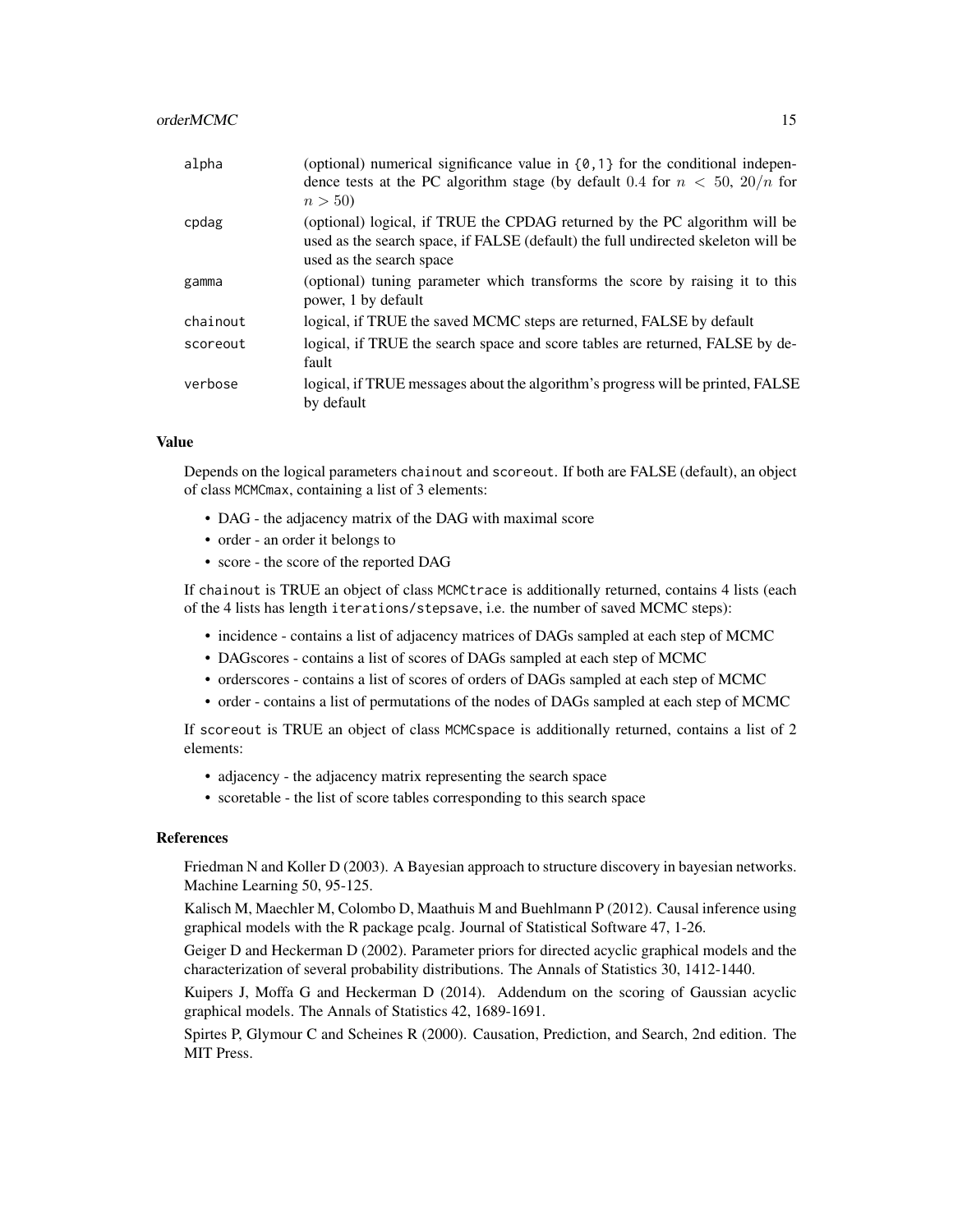## Examples

```
## Not run:
#find a MAP DAG with search space defined by PC and plus1 neighbourhood
Bostonscore<-scoreparameters(14,"bge",Boston)
orderMAPfit<-orderMCMC(14,Bostonscore)
orderMAPfit$max$score
#sample DAGs with order MCMC
ordersamplefit<-orderMCMC(14,Bostonscore,MAP=FALSE,chainout=TRUE)
```
## End(Not run)

<span id="page-15-1"></span>partitionMCMC *DAG structure sampling with partition MCMC*

# Description

This function implements the partition MCMC algorithm for the structure learning of Bayesian networks. This procedure provides an unbiased sample from the posterior distribution of DAGs given the data. The search space can be defined either by a preliminary run of the iterativeMCMCsearch function or by a given adjacency matrix (which can be the full matrix with zero on the diagonal, to consider the entire space of DAGs, feasible only for a limited number of nodes).

#### Usage

```
partitionMCMC(n, scoreparam, startspace = NULL, blacklist = NULL,
  scoretable = NULL, startDAG = NULL, moveprobs = NULL,
  iterations = NULL, stepsave = NULL, gamma = 1, verbose = TRUE)
```

| n          | number of nodes in the Bayesian network                                                                                                                                                                                                                                                                                                                                                                                                                                          |
|------------|----------------------------------------------------------------------------------------------------------------------------------------------------------------------------------------------------------------------------------------------------------------------------------------------------------------------------------------------------------------------------------------------------------------------------------------------------------------------------------|
| scoreparam | an object of class scoreparameters, containing the data and scoring parame-<br>ters; see constructor function scoreparameters.                                                                                                                                                                                                                                                                                                                                                   |
| startspace | (optional) a square matrix, of dimensions equal to the number of nodes, which<br>defines the search space for the order MCMC in the form of an adjacency ma-<br>trix; if NULL, the skeleton obtained from the PC-algorithm will be used. If<br>startspace[i, j] equals to $1(0)$ it means that the edge from node i to node j<br>is included (excluded) from the search space. To include an edge in both direc-<br>tions, both startspace[i,j] and startspace[j,i] should be 1. |
| blacklist  | (optional) a square matrix, of dimensions equal to the number of nodes, which<br>defines edges to exclude from the search space; if blacklist[i, j]=1 it means<br>that the edge from node i to node j is excluded from the search space                                                                                                                                                                                                                                          |
| scoretable | (optional) list of score tables calculated for example by the last iteration of the<br>iterativeMCMCsearch function, to avoid their recomputation; the score tables<br>must match the permissible parents in the search space defined by the startspace<br>parameter                                                                                                                                                                                                             |

<span id="page-15-0"></span>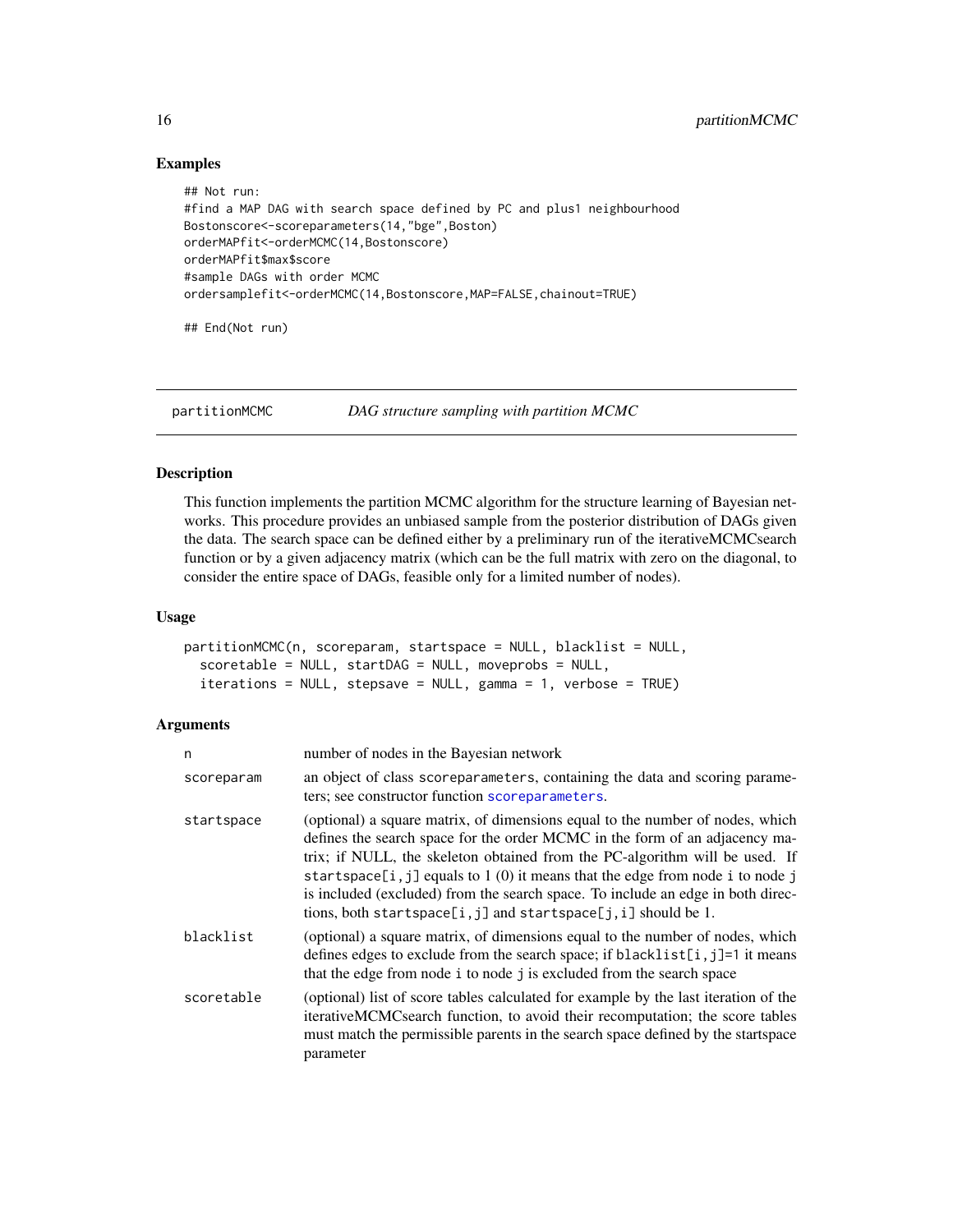| startDAG   | (optional) an adjacency matrix of dimensions equal to the number of nodes,<br>representing a DAG in the search space defined by startspace. If startspace is<br>defined but startDAG is not, an empty DAG will be used by default |
|------------|-----------------------------------------------------------------------------------------------------------------------------------------------------------------------------------------------------------------------------------|
| moveprobs  | (optional) a numerical vector of 5 values in $\{0, 1\}$ corresponding to the follow-<br>ing MCMC move probabilities in the space of partitions:                                                                                   |
|            | • swap any two elements from different partition elements                                                                                                                                                                         |
|            | • swap any two elements in adjacent partition elements                                                                                                                                                                            |
|            | • split a partition element or join one                                                                                                                                                                                           |
|            | • move a single node into another partition element or into a new one                                                                                                                                                             |
|            | • stay still                                                                                                                                                                                                                      |
| iterations | (optional) integer, the number of MCMC steps, the default value is $8n^2 \log n$                                                                                                                                                  |
| stepsave   | (optional) integer, thinning interval for the MCMC chain, indicating the number<br>of steps between two output iterations, the default is iterations/1000                                                                         |
| gamma      | (optional) tuning parameter which transforms the score by raising it to this<br>power, 1 by default                                                                                                                               |
| verbose    | logical, if set to TRUE (default) messages about progress will be printed                                                                                                                                                         |

### Value

an object of class MCMCtrace, which contains a list of 5 elements (each list contains iterations/stepsave elements):

- incidence contains a list of adjacency matrices of DAGs sampled at each step of MCMC
- DAGscores contains a list of scores of DAGs sampled at each step of MCMC
- partitionscores contains a list of scores of partitions of DAGs sampled at each step of MCMC
- order contains a list of permutations of the nodes in partitions of DAGs sampled at each step of MCMC
- partition contains a list of partitions of DAGs sampled at each step of MCMC

# References

Kuipers J and Moffa G (2017). Partition MCMC for inference on acyclic digraphs. Journal of the American Statistical Association 112, 282-299.

Geiger D and Heckerman D (2002). Parameter priors for directed acyclic graphical models and the characterization of several probability distributions. The Annals of Statistics 30, 1412-1440.

Heckerman D and Geiger D (1995). Learning Bayesian networks: A unification for discrete and Gaussian domains. In Eleventh Conference on Uncertainty in Artificial Intelligence, pages 274-284.

Kalisch M, Maechler M, Colombo D, Maathuis M and Buehlmann P (2012). Causal inference using graphical models with the R package pcalg. Journal of Statistical Software 47, 1-26.

Kuipers J, Moffa G and Heckerman D (2014). Addendum on the scoring of Gaussian directed acyclic graphical models. The Annals of Statistics 42, 1689-1691.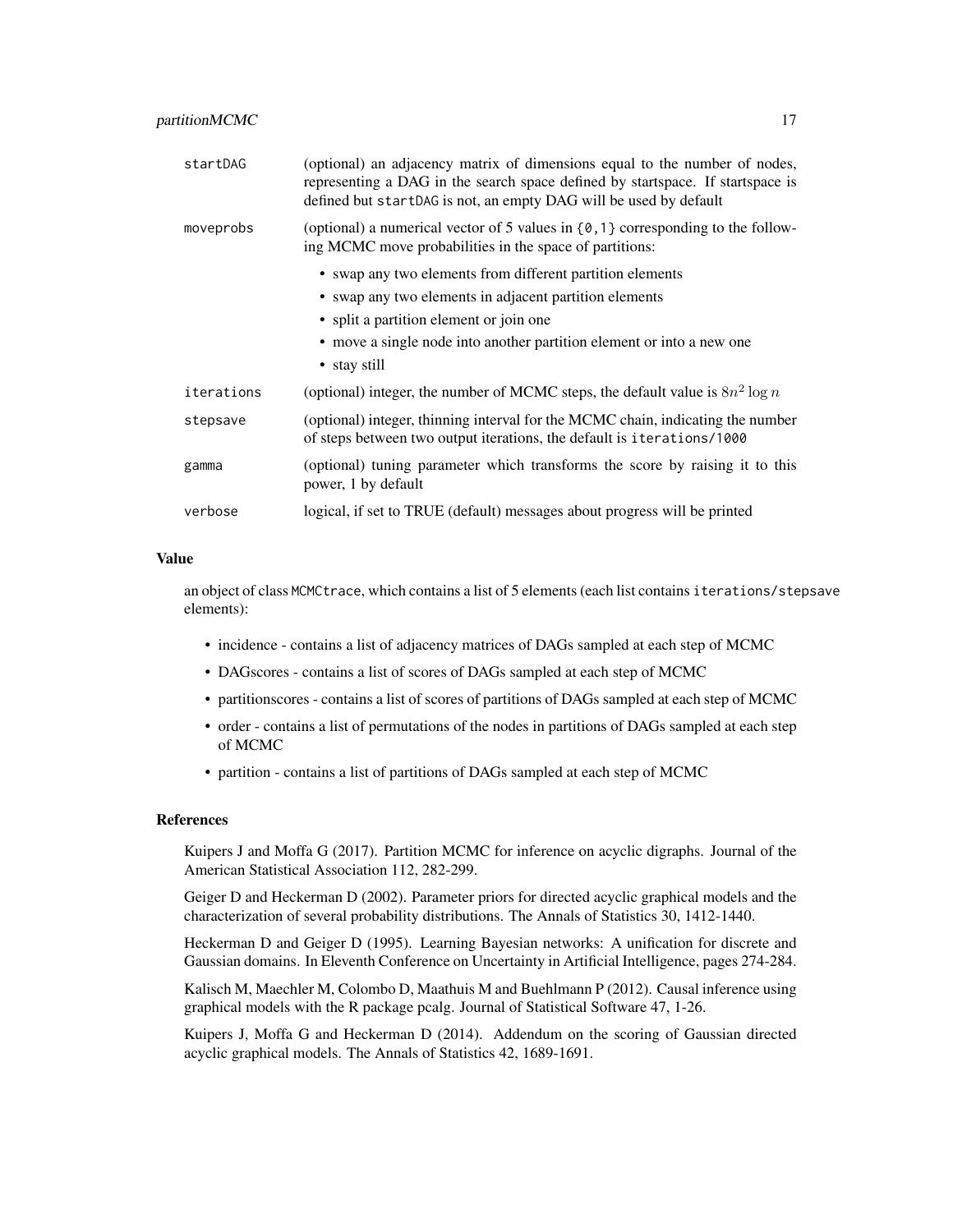# Examples

```
## Not run:
myDAG<-pcalg::randomDAG(20, prob=0.15, lB = 0.4, uB = 2)
myData<-pcalg::rmvDAG(200, myDAG)
myScore<-scoreparameters(20, "bge", myData)
partfit<-partitionMCMC(20,myScore)
sample.check(20,partfit$chain$incidence,myDAG)
```
## End(Not run)

sample.check *Performance assessment of sampling algorithms against a known Bayesian network*

#### Description

This function calculates the number of true and false positives and the structural Hamming distance between a ground truth DAG and a directed graph summarising a sample of DAGs obtained from an MCMC scheme, as the posterior probability threshold is varied

#### Usage

```
sample.check(n, MCMCchain, truedag, pbarrier = c(0.99, 0.95, 0.9, 0.8,
 0.7, 0.6, 0.5, 0.4, 0.3, 0.2), pdag = TRUE, burnin = 0.2)
```
#### Arguments

| n         | number of nodes in the Bayesian network                                                                                                                                                                                                                                                                                 |
|-----------|-------------------------------------------------------------------------------------------------------------------------------------------------------------------------------------------------------------------------------------------------------------------------------------------------------------------------|
| MCMCchain | list of adjacency matrices with dimensions equal to n and elements in $\{0, 1\}$ ,<br>representing a sample of DAGs from an MCMC scheme                                                                                                                                                                                 |
| truedag   | ground truth DAG which generated the data used in the search procedure; rep-<br>resented by an object of class graph NEL                                                                                                                                                                                                |
| pbarrier  | (optional) a vector of numeric values between 0 and 1, defining posterior prob-<br>abilities according to which the edges of assessed structures are drawn, please<br>note very low barriers can lead to very dense structures; by default <i>pbarrier</i> =<br>$c(0.99, 0.95, 0.9, 0.8, 0.7, 0.6, 0.5, 0.4, 0.3, 0.2)$ |
| pdag      | logical, if TRUE (default) all DAGs in the MCMCchain are first converted to<br>equivalence class (CPDAG) before the averaging                                                                                                                                                                                           |
| burnin    | (optional) number between $\theta$ and 1, indicates the percentage of the samples<br>which will be the discarded as 'burn-in' of the MCMC chain; the rest of the<br>samples will be used to calculate the posterior probabilities; 0.2 by default                                                                       |

### Value

A matrix with the number of rows equal to the number of posterior thresholds tested, and 4 columns reporting for each thresholded directed graphs the number of true positive edges ('TP'), the number of false positive edges ('FP'), the structural Hamming distance ('SHD') and the posterior threshold

<span id="page-17-0"></span>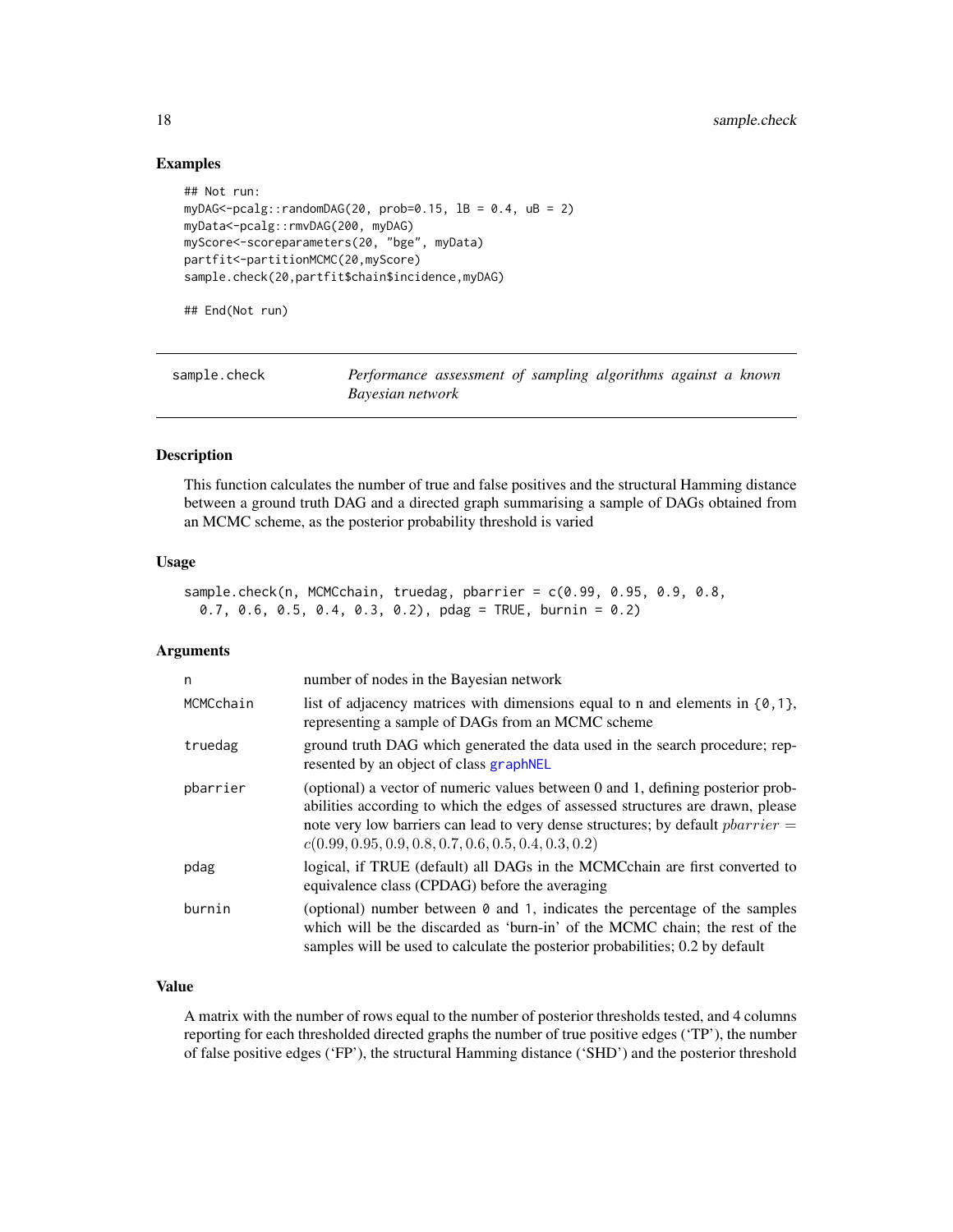# <span id="page-18-0"></span>scoreagainstDAG 19

# Examples

```
myDAG<-pcalg::randomDAG(n=20, prob=0.1, lB = 0.4, uB = 2)
myData<-pcalg::rmvDAG(200,myDAG)
myScore<-scoreparameters(20, "bge", myData)
## Not run:
ordersample<-orderMCMC(n=20, myScore, chainout=TRUE)
MCMCchain<-ordersample$chain$incidence
sample.check(MCMCchain, myDAG, pdag=TRUE, burnin=0.2)
```
## End(Not run)

scoreagainstDAG *Calculating the score of a sample against a DAG*

# Description

This function calculates the score of a given sample against a DAG represented by its incidence matrix.

#### Usage

```
scoreagainstDAG(n, scoreparam, incidence, datatoscore = NULL,
 marginalise = FALSE)
```
#### Arguments

| n           | number of nodes in the Bayesian network                                                                                                                                                                                                                                                                                                                                             |
|-------------|-------------------------------------------------------------------------------------------------------------------------------------------------------------------------------------------------------------------------------------------------------------------------------------------------------------------------------------------------------------------------------------|
| scoreparam  | an object of class scoreparameters; see constructor function scoreparameters                                                                                                                                                                                                                                                                                                        |
| incidence   | a square matrix of dimensions equal to the number of variables with entries in<br>$\{0, 1\}$ , representing the adjacency matrix of the DAG against which the score is<br>calculated                                                                                                                                                                                                |
| datatoscore | (optional) a matrix (vector) containing binary (for BDe score) or continuous (for<br>the BGe score) observations (or just one observation) to be scored; the number<br>of columns should be equal to the number of variables in the Bayesian network,<br>the number of rows should be equal to the number of observations; by default<br>all data from scoreparam parameter is used |
| marginalise | (optional for continuous data), whether to use the posterior mean for scoring<br>(default) or to marginalise over the posterior distribution (more computationally<br>costly)                                                                                                                                                                                                       |

#### Value

the log of the BDe/BGe score of given observations against a DAG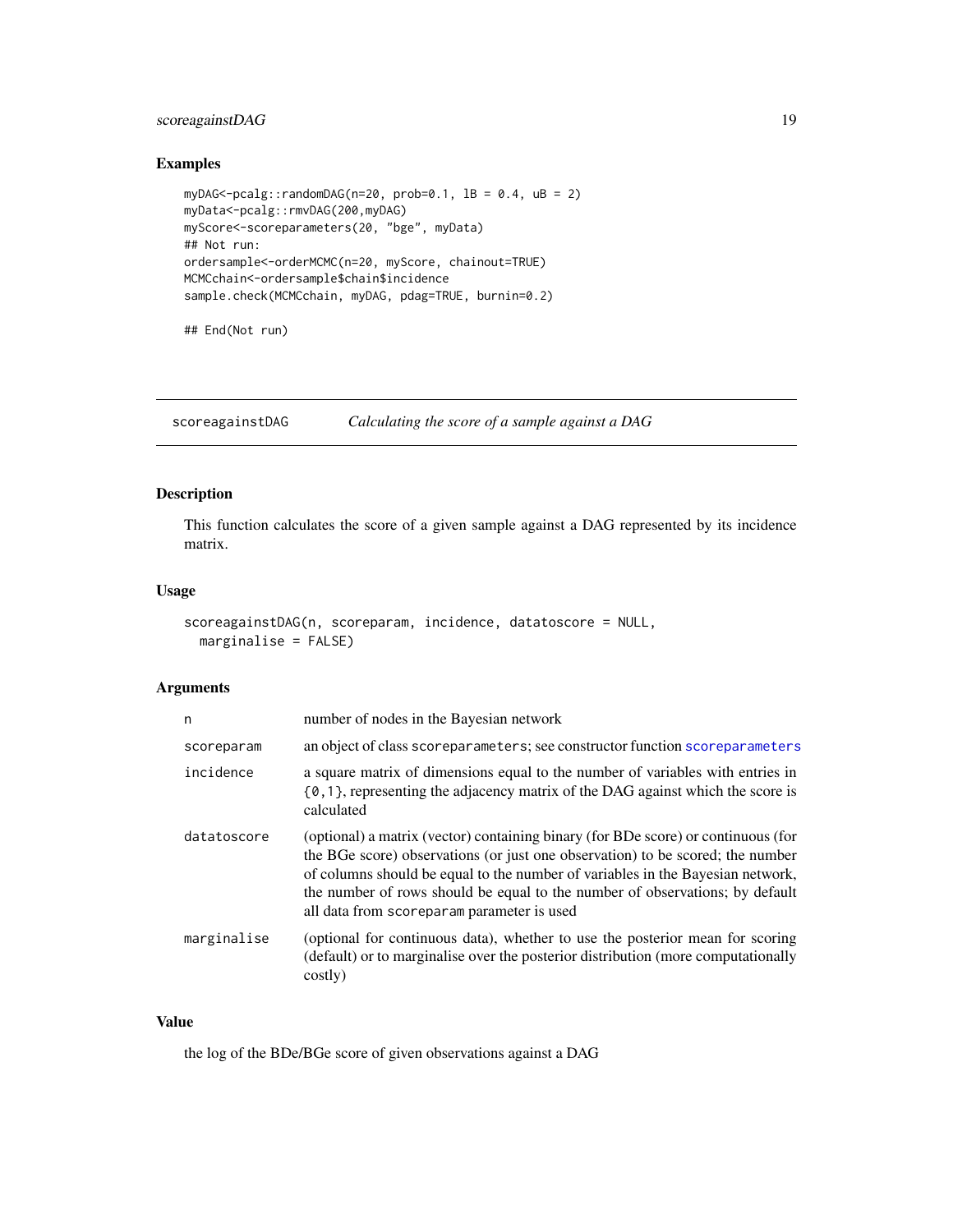#### References

Heckerman D and Geiger D, (1995). Learning Bayesian networks: A unification for discrete and Gaussian domains. In Eleventh Conference on Uncertainty in Artificial Intelligence, pages 274-284, 1995.

#### Examples

```
## Not run:
myDAG<-pcalg::randomDAG(20, prob=0.15, 1B = 0.4, uB = 2)
myData<-pcalg::rmvDAG(200, myDAG)
adjacency<-dag2adjacencymatrix(myDAG)
param<-scoreparameters()
scoreagainstDAG(20, myData, adjacency)
## End(Not run)
```
<span id="page-19-1"></span>scoreparameters *Initialising score object*

# Description

This function returns an object of class scoreparameters containing the data and parameters needed for calculation of the BDe/BGe score, or a user defined score.

#### Usage

```
scoreparameters(n, scoretype = c("bge", "bde", "bdecat", "dbn", "usr"),
  data, weightvector = NULL, bgnodes = NULL, bgepar = list(am = 1, aw)= NULL), bdepar = list(chi = 0.5, edgepf = 2), bdecatpar = list(chi =
  0.5, edgepf = 2), dbnpar = list(dbnscoretype = c("bge", "bde","bdecat"), slices = 2), usrpar = list(pctesttype = c("bge", "bde","bdecat")), edgepmat = NULL, nodeslabels = NULL)
```

| n            | number of nodes (variables) in the Bayesian network (excluding background<br>nodes)                                                                                                                            |
|--------------|----------------------------------------------------------------------------------------------------------------------------------------------------------------------------------------------------------------|
| scoretype    | the score to be used to assess the DAG structure: "bge" for Gaussian data, "bde"<br>for binary data, "bdecat" for categorical data, "dbn" for dynamic Bayesian net-<br>works, "usr" for a user defined score   |
| data         | the data matrix with n columns (the number of variables) and a number of rows<br>equal to the number of observations                                                                                           |
| weightvector | (optional) a numerical vector of positive values representing the weight of each<br>observation; should be NULL(default) for non-weighted data                                                                 |
| bgnodes      | (optional) a numerical vector which contains numbers of columns in the data<br>defining background nodes, background nodes are nodes which have no parents<br>but can be parents of other nodes in the network |

<span id="page-19-0"></span>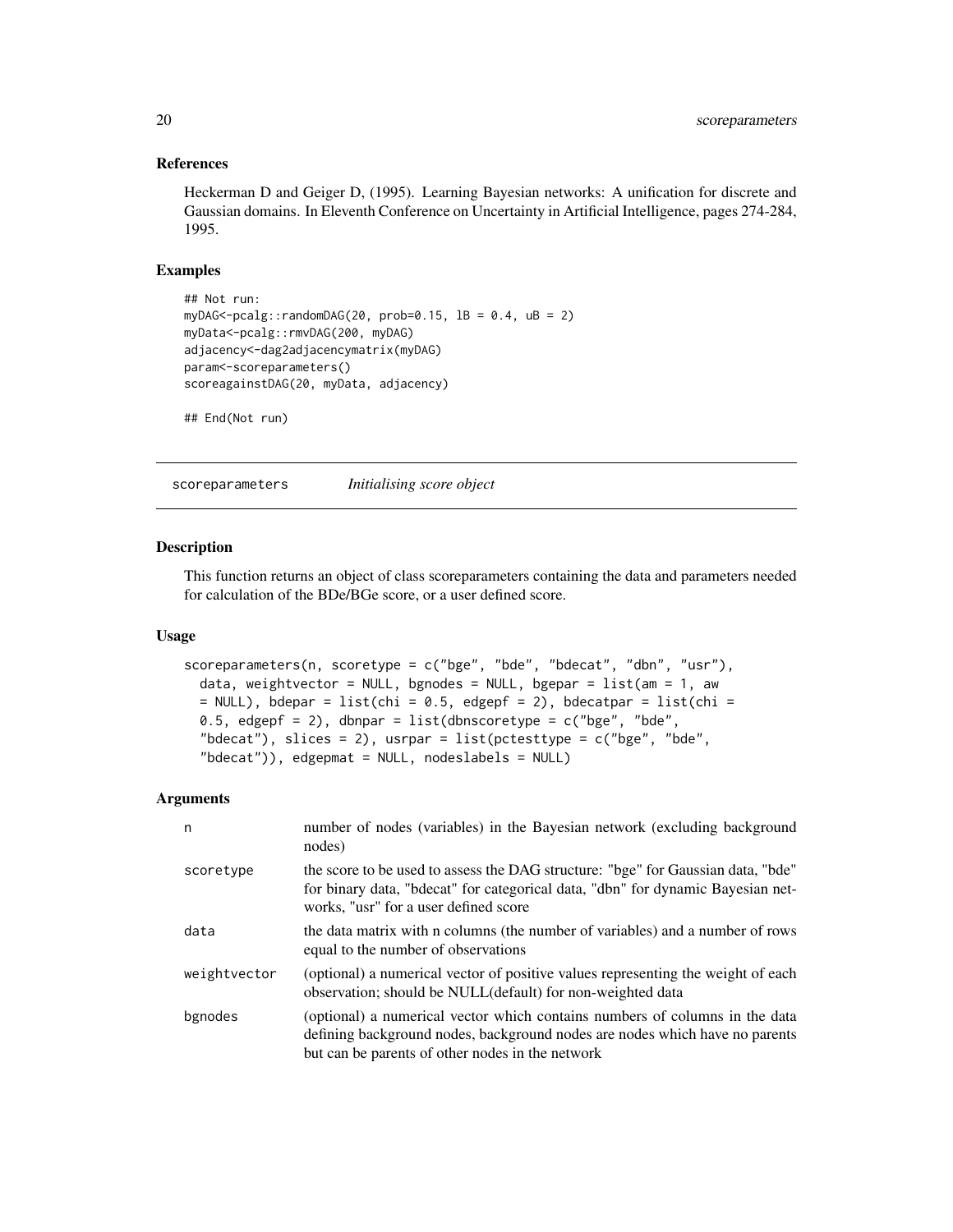# scoreparameters 21

| bgepar      | a list which contains parameters for BGe score:                                                                                            |
|-------------|--------------------------------------------------------------------------------------------------------------------------------------------|
|             | • am (optional) a positive numerical value, 1 by default                                                                                   |
|             | • aw (optional) a positive numerical value should be more than $n+1$ , $n+am+1$<br>by default                                              |
| bdepar      | a list which contains parameters for BDe score for binary data:                                                                            |
|             | • chi (optional) a positive number of prior pseudo counts used by the BDe<br>score, 0.5 by default                                         |
|             | • edgepf (optional) a positive numerical value providing the edge penaliza-<br>tion factor to be combined with the BDe score, 2 by default |
| bdecatpar   | a list which contains parameters for BDe score for categorical data:                                                                       |
|             | • chi (optional) a positive number of prior pseudo counts used by the BDe<br>score, 0.5 by default                                         |
|             | • edgepf (optional) a positive numerical value providing the edge penaliza-<br>tion factor to be combined with the BDe score, 2 by default |
| dbnpar      | which type of score to use for the slices                                                                                                  |
|             | • dbnscoretype (optional) "bge" for continuous data, "bde" for binary data or<br>"bdecat" for categorical                                  |
|             | • slices the number of time slices                                                                                                         |
| usrpar      | a list which contains parameters for the user defined score                                                                                |
|             | • pctesttype (optional) "bde" to use the independence test for binary data,<br>"bge" for continuous data                                   |
| edgepmat    | (optional) a matrix of positive numerical values providing the per edge penal-<br>ization factor to be added to the score, NULL by default |
| nodeslabels | (optional) a vector of characters which denote the names of nodes in the Bayesian<br>network                                               |

# Value

an object of class scoreparameters, which includes all necessary information for calculating the BDe/BGe score

# References

Geiger D and Heckerman D (2002). Parameter priors for directed acyclic graphical models and the characterization of several probability distributions. The Annals of Statistics 30, 1412-1440.

Kuipers J, Moffa G and Heckerman D (2014). Addendum on the scoring of Gaussian acyclic graphical models. The Annals of Statistics 42, 1689-1691.

Heckerman D and Geiger D (1995). Learning Bayesian networks: A unification for discrete and Gaussian domains. In Eleventh Conference on Uncertainty in Artificial Intelligence, pages 274-284.

Scutari M (2016). An Empirical-Bayes Score for Discrete Bayesian Networks. Journal of Machine Learning Research 52, 438-448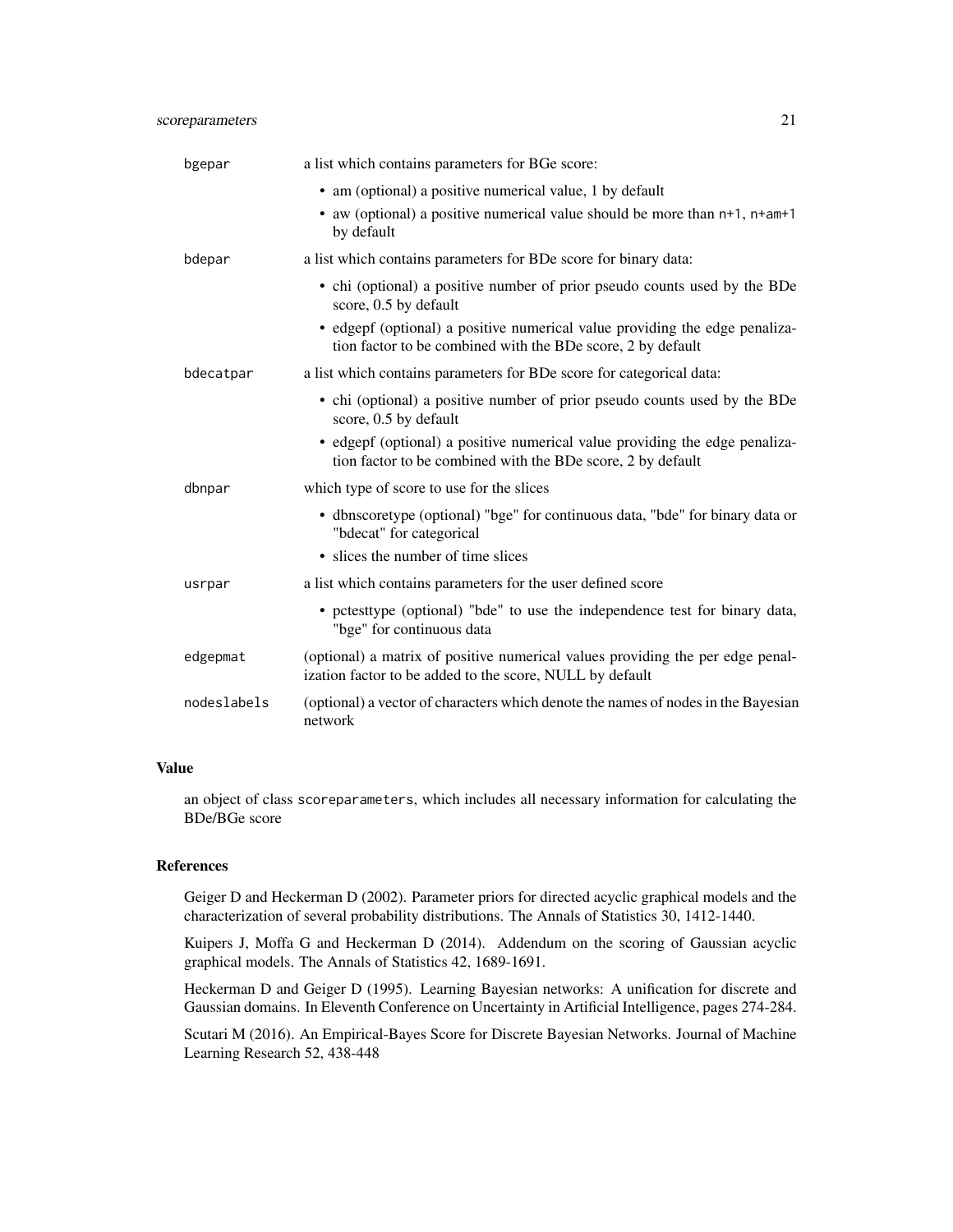# Examples

```
myDAG<-pcalg::randomDAG(20, prob=0.15, 1B = 0.4, uB = 2)
myData<-pcalg::rmvDAG(200, myDAG)
myScore<-scoreparameters(20, "bge", myData)
```
#### scoreparameters.tested

```
Initialising score object
```
#### Description

This function returns an object of class scoreparameters containing the data and parameters needed for calculation of the BDe/BGe score, or a user defined score.

# Usage

```
scoreparameters.tested(n, scoretype = c("bge", "bde", "bdecat", "usr"),
 data, weightvector = NULL, bgnodes = NULL, bgepar = list(am = 1, aw
 = NULL), bdepar = list(chi = 0.5, edgepf = 2), bdecatpar = list(chi =
 0.5, edgepf = 2), usrpar = list(pctesttype = c("bge", "bde","bdecat")), edgepmat = NULL, nodeslabels = NULL)
```

| n            | number of nodes (variables) in the Bayesian network (excluding background<br>nodes)                                                                                                                            |
|--------------|----------------------------------------------------------------------------------------------------------------------------------------------------------------------------------------------------------------|
| scoretype    | the score to be used to assess the DAG structure: "bge" for Gaussian data, "bde"<br>for binary data, "bdecat" for categorical data, "usr" for a user defined score                                             |
| data         | the data matrix with n columns (the number of variables) and a number of rows<br>equal to the number of observations                                                                                           |
| weightvector | (optional) a numerical vector of positive values representing the weight of each<br>observation; should be NULL(default) for non-weighted data                                                                 |
| bgnodes      | (optional) a numerical vector which contains numbers of columns in the data<br>defining background nodes, background nodes are nodes which have no parents<br>but can be parents of other nodes in the network |
| bgepar       | a list which contains parameters for BGe score:                                                                                                                                                                |
|              | • am (optional) a positive numerical value, 1 by default                                                                                                                                                       |
|              | • aw (optional) a positive numerical value should be more than n+1, n+am+1<br>by default                                                                                                                       |
| bdepar       | a list which contains parameters for BDe score for binary data:                                                                                                                                                |
|              | • chi (optional) a positive number of prior pseudo counts used by the BDe<br>score, 0.5 by default                                                                                                             |
|              | • edgepf (optional) a positive numerical value providing the edge penaliza-<br>tion factor to be combined with the BDe score, 2 by default                                                                     |

<span id="page-21-0"></span>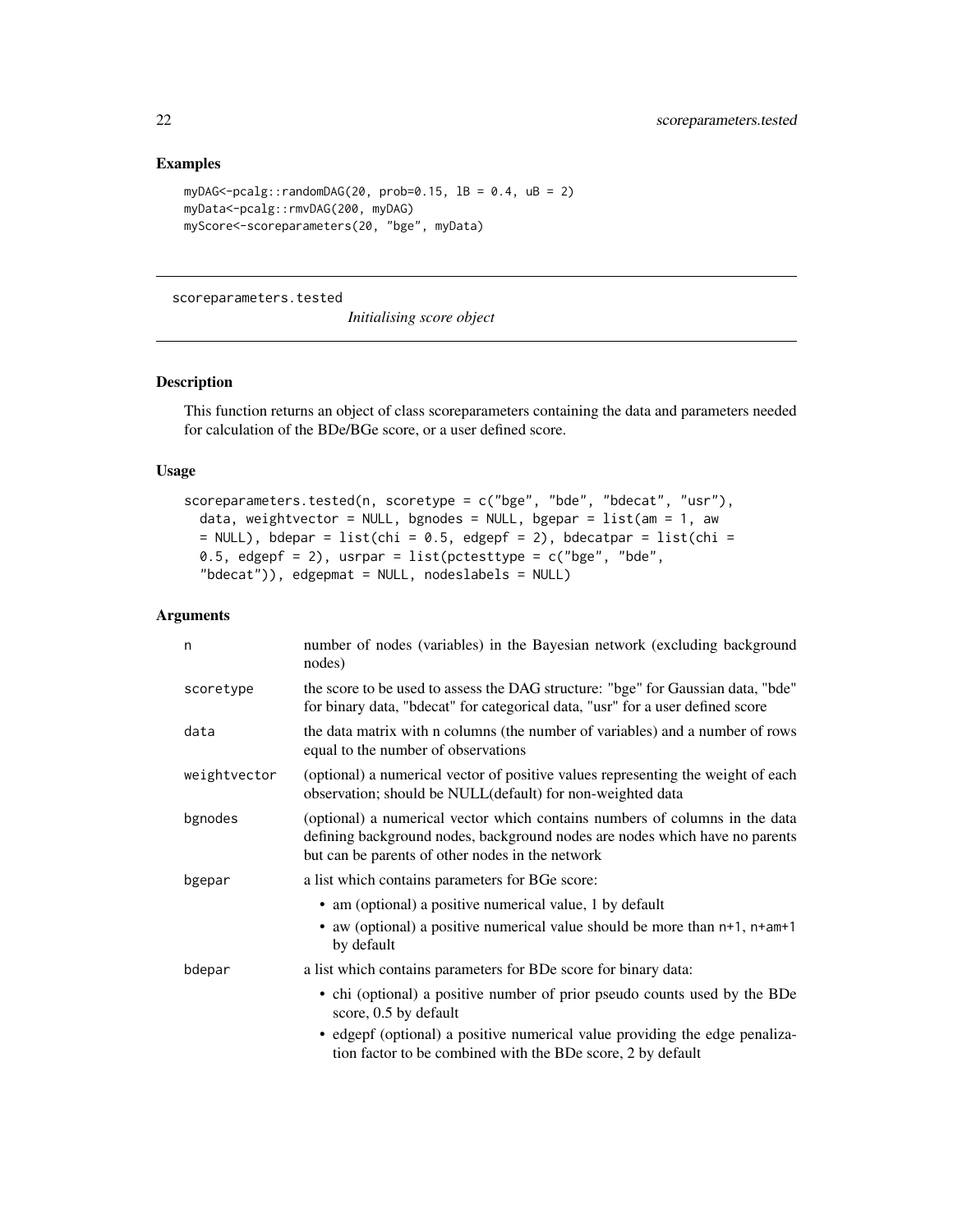| bdecatpar   | a list which contains parameters for BDe score for categorical data:                                                                       |
|-------------|--------------------------------------------------------------------------------------------------------------------------------------------|
|             | • chi (optional) a positive number of prior pseudo counts used by the BDe<br>score, 0.5 by default                                         |
|             | • edgept (optional) a positive numerical value providing the edge penaliza-<br>tion factor to be combined with the BDe score, 2 by default |
| usrpar      | a list which contains parameters for the user defined score                                                                                |
|             | • potesttype (optional) "bde" to use the independence test for binary data,<br>"bge" for continuous data                                   |
| edgepmat    | (optional) a matrix of positive numerical values providing the per edge penal-<br>ization factor to be added to the score, NULL by default |
| nodeslabels | (optional) a vector of characters which denote the names of nodes in the Bayesian<br>network                                               |

#### Value

an object of class scoreparameters, which includes all necessary information for calculating the BDe/BGe score

#### References

Geiger D and Heckerman D (2002). Parameter priors for directed acyclic graphical models and the characterization of several probability distributions. The Annals of Statistics 30, 1412-1440.

Kuipers J, Moffa G and Heckerman D (2014). Addendum on the scoring of Gaussian acyclic graphical models. The Annals of Statistics 42, 1689-1691.

Heckerman D and Geiger D (1995). Learning Bayesian networks: A unification for discrete and Gaussian domains. In Eleventh Conference on Uncertainty in Artificial Intelligence, pages 274-284.

Scutari M (2016). An Empirical-Bayes Score for Discrete Bayesian Networks. Journal of Machine Learning Research 52, 438-448

### Examples

```
myDAG<-pcalg::randomDAG(20, prob=0.15, IB = 0.4, UB = 2)
myData<-pcalg::rmvDAG(200, myDAG)
myScore<-scoreparameters(20, "bge", myData)
```